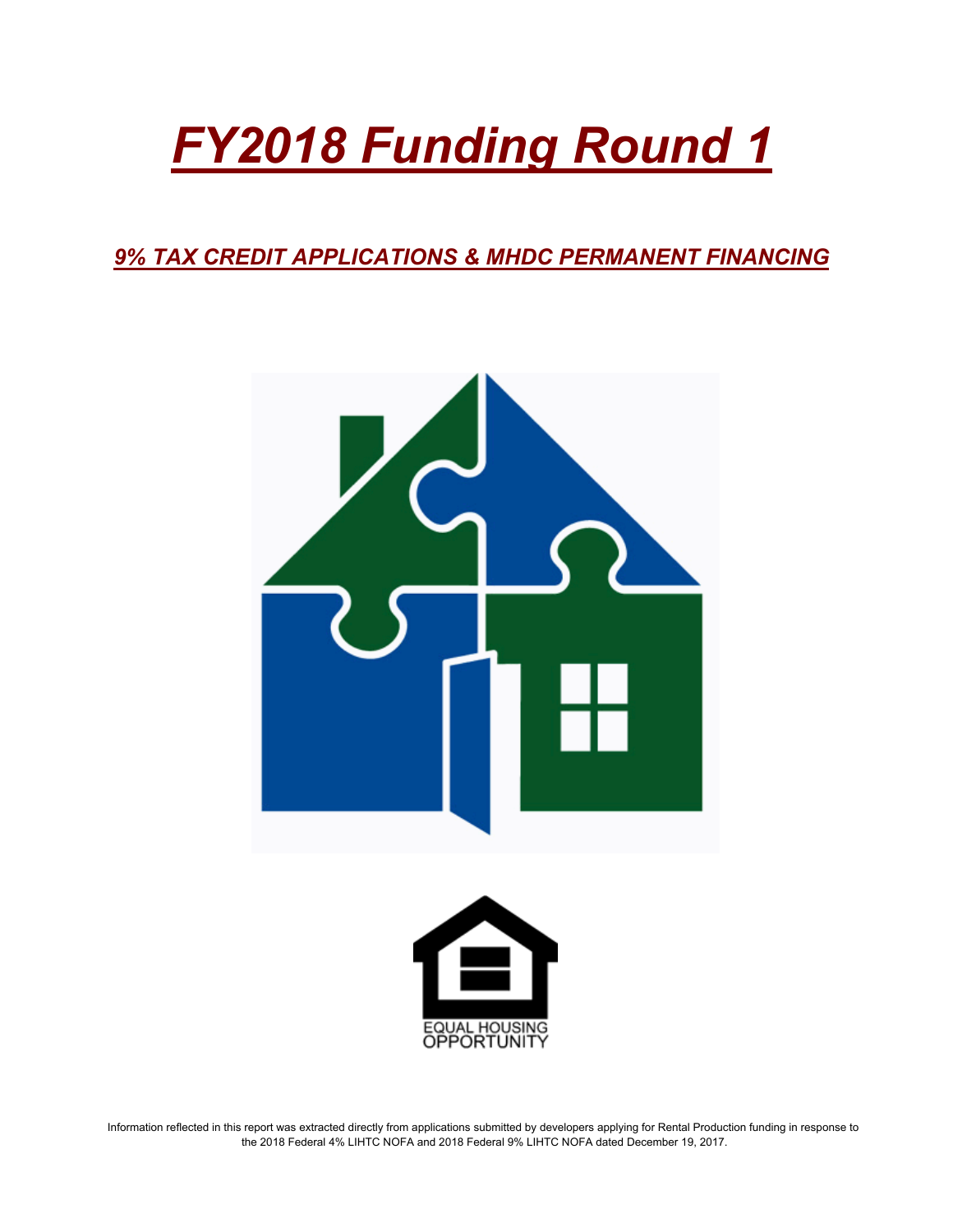|                                                                                                        | <b>Development Information</b> |             | <b>Developer Information</b>                                                                                                             |
|--------------------------------------------------------------------------------------------------------|--------------------------------|-------------|------------------------------------------------------------------------------------------------------------------------------------------|
| Oak Ridge Estates<br>18-007                                                                            |                                |             | MACO Development Company, L.L.C.                                                                                                         |
| 405 N Clark Street                                                                                     |                                |             | 111 N. Main Street                                                                                                                       |
| Kearney, MO 64060                                                                                      |                                |             | Clarkton, MO 63837-0068                                                                                                                  |
| Senior 55+                                                                                             | <b>New Construction</b>        |             | J. Jason Maddox (573) 448-3000                                                                                                           |
| Unit/Rent Info                                                                                         | <b>MHDC Loan Request</b>       |             |                                                                                                                                          |
| 44 - 2 Bedrooms: \$360 - \$500                                                                         | <b>MHDC Fund Balance</b>       | \$350,000   |                                                                                                                                          |
| Total Units: 44                                                                                        |                                |             | Federal LIHTC Requested: \$790,300                                                                                                       |
| Total Affordable Units: 44                                                                             |                                |             |                                                                                                                                          |
|                                                                                                        | <b>Development Information</b> |             |                                                                                                                                          |
| The Reserves at Grove Terrace                                                                          |                                |             | <b>Developer Information</b><br>Gardner Capital Development II, Inc.<br>4803 S. National Avenue, Suite 200<br>Springfield, MO 65810-0000 |
| 18-011<br>Intersection of Lawrence St. and North Grove Terrace<br>Kearney, MO 64060-0000<br>Senior 55+ | <b>New Construction</b>        |             | Martin Moore (417) 447-1800                                                                                                              |
| Unit/Rent Info                                                                                         | <b>MHDC Loan Request</b>       |             |                                                                                                                                          |
| 12 - 1 Bedroom: \$409 - \$655<br>38 - 2 Bedrooms: \$486 - \$780                                        | <b>MHDC Fund Balance</b>       | \$1,500,000 |                                                                                                                                          |
| Total Units: 50                                                                                        |                                |             | Federal LIHTC Requested: \$910,000                                                                                                       |

# 18-013 Red Maple Villas 2607 S. Broadway Oak Grove, MO 74075

**Unit/Rent Info**

40 - 2 Bedrooms: \$595 - \$725

Total Units: 40 Total Affordable Units: 40

Senior 55+ New Construction

# **MHDC Loan Request**

MHDC Fund Balance \$1,400,000

# **Development Information Developer Information**

MBL Development Co 9237 Ward Parkway Suite 310 Kansas City, MO 64114 D. Kim Lingle (816) 569-6420

Federal LIHTC Requested: \$639,000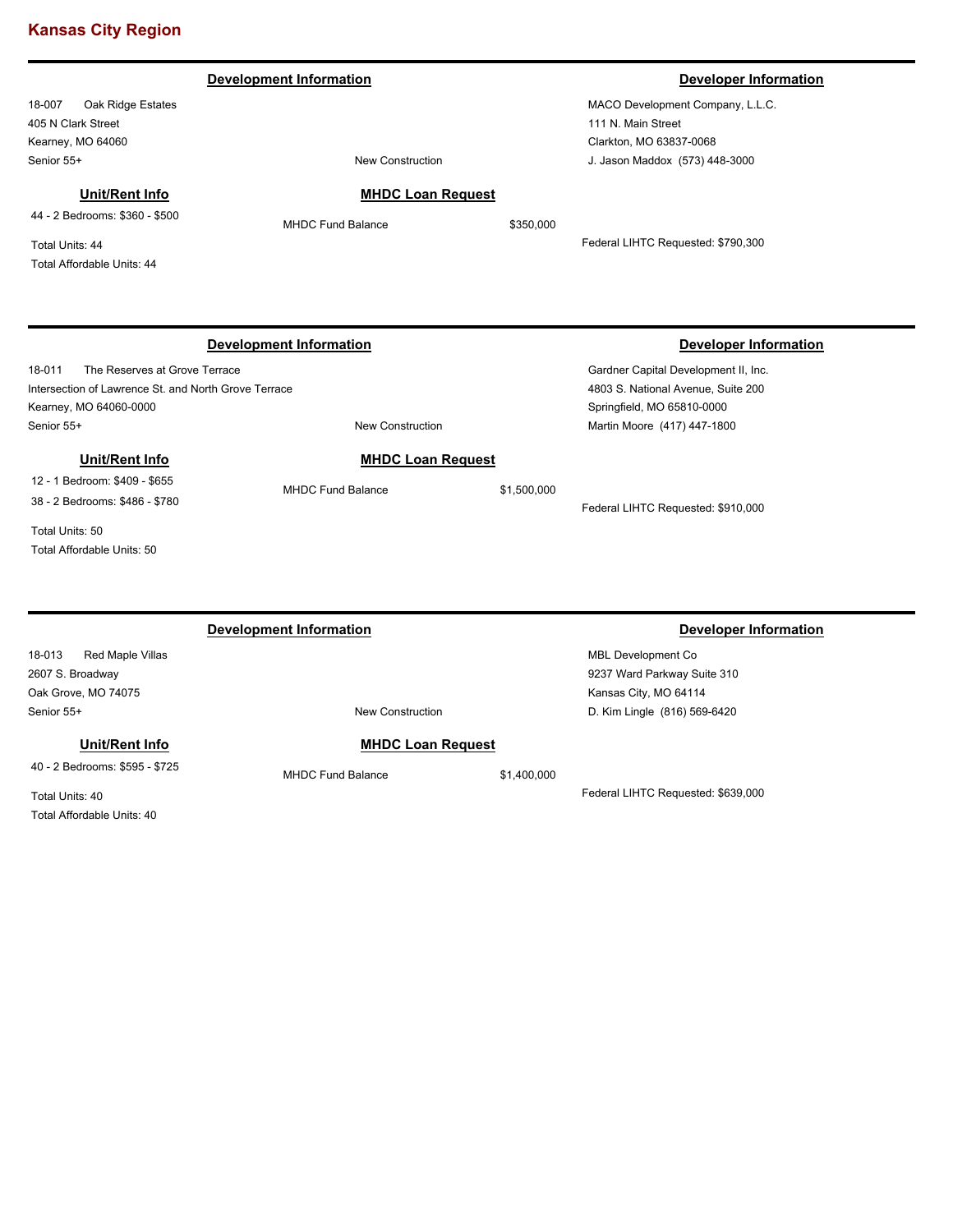|                                                                                                                                                                     | <b>Development Information</b>               |                            | <b>Developer Information</b>                                                                                                                 |
|---------------------------------------------------------------------------------------------------------------------------------------------------------------------|----------------------------------------------|----------------------------|----------------------------------------------------------------------------------------------------------------------------------------------|
| 18-020<br>Granada Senior Apartments, LLC<br>115 Spring St.<br>Belton, MO 64012-2364<br>Senior 62+                                                                   | Acquisition/Rehab                            |                            | Wallick-Hendy Development Company, LLC<br>160 W. Main Street, Suite 200<br>New Albany, OH 43054-1189<br>Matthew A. Shoemacher (614) 552-5626 |
| Unit/Rent Info<br>42 - 1 Bedroom: \$640<br>Total Units: 42<br>Total Affordable Units: 42                                                                            | <b>MHDC Loan Request</b><br>MHDC HOME        | \$350,000                  | Federal LIHTC Requested: \$599,358                                                                                                           |
| Former Chick School Intergenerational Housing Development<br>18-023<br>5316 Jackson                                                                                 | <b>Development Information</b>               |                            | <b>Developer Information</b><br>Brinshore Development, LLC<br>666 Dundee Road, Suite 1102                                                    |
| Kansas City, MO 64130<br>Family                                                                                                                                     | <b>New Construction</b>                      |                            | Northbrook, IL 00000<br>David Brint or Richard Sciortino (224) 927-5061                                                                      |
| Unit/Rent Info<br>16 - 1 Bedroom: \$550 - \$650<br>23 - 2 Bedrooms: \$650 - \$750<br>5 - 3 Bedrooms: \$775 - \$875<br>Total Units: 44<br>Total Affordable Units: 38 | <b>MHDC Loan Request</b><br>MHDC HOME        | \$300,000                  | Federal LIHTC Requested: \$915,000                                                                                                           |
| <b>Total Market Units: 6</b>                                                                                                                                        | <b>Development Information</b>               |                            | <b>Developer Information</b>                                                                                                                 |
| 18-031<br>Gallery Lofts<br>1007 Armour Rd.<br>North Kansas City, MO 64116-3621<br>Family                                                                            | New Construction                             |                            | Gallery Lofts Developers, LLC<br>15050 Antioch Rd #101<br>Overland Park, KS 66221<br>Matt Adam (785) 550-1683                                |
| Unit/Rent Info                                                                                                                                                      | <b>MHDC Loan Request</b>                     |                            |                                                                                                                                              |
| 30 - 1 Bedroom: \$531 - \$985<br>16 - 2 Bedrooms: \$681 - \$1,300<br>2 - 3 Bedrooms: \$779 - \$916                                                                  | <b>MHDC Fund Balance</b><br><b>MHDC TCAP</b> | \$2,200,000<br>\$1,100,000 | Federal LIHTC Requested: \$660,000                                                                                                           |
| Total Units: 48                                                                                                                                                     |                                              |                            |                                                                                                                                              |

Total Affordable Units: 32 Total Market Units: 16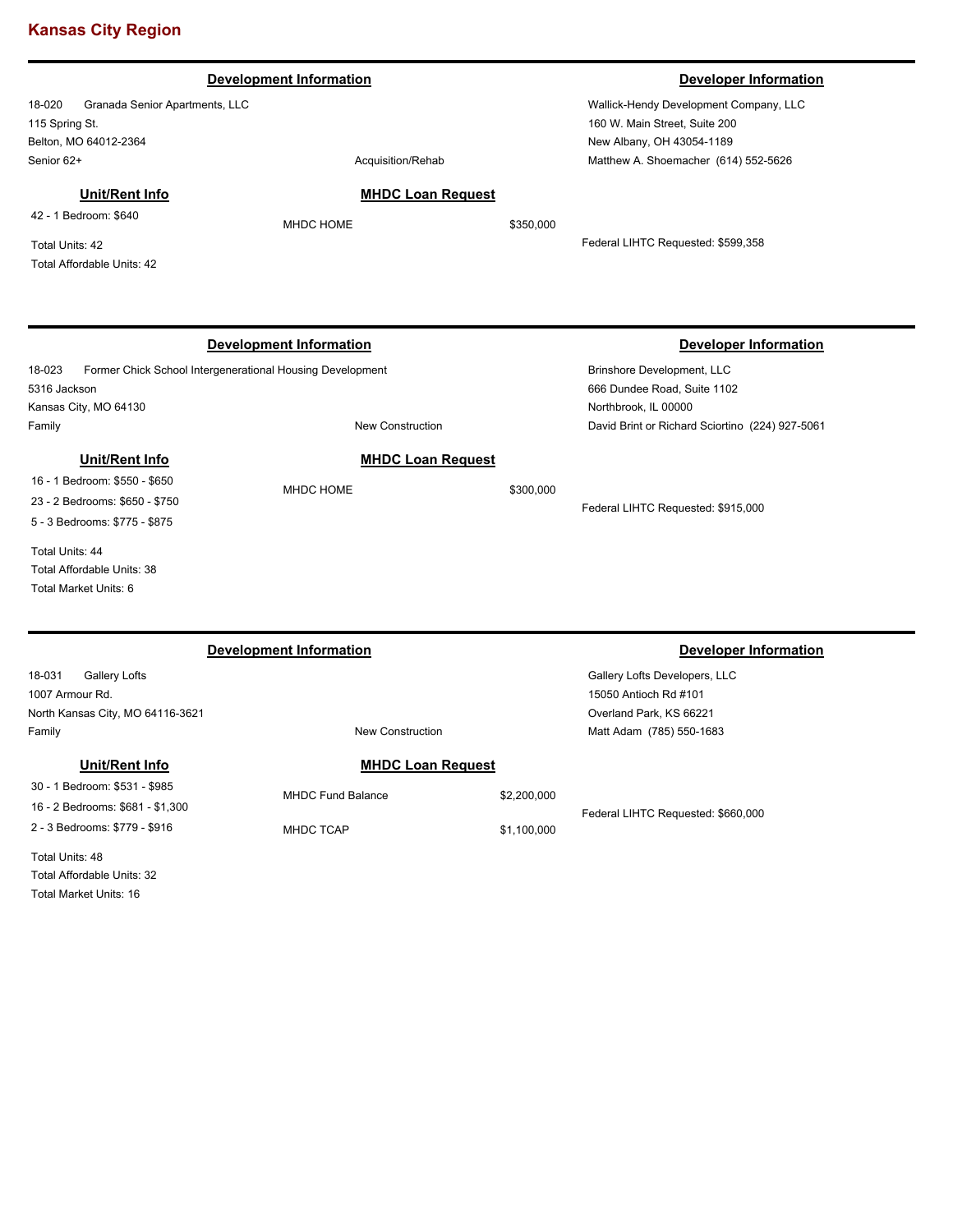### **Development Information Developer Information Developer Information**

18-036 Grandview Gardens Senior Apartments Approximately 6300 E 125th St Grandview, MO 64030-1884 Senior 55+ New Construction

### **Unit/Rent Info**

12 - 1 Bedroom: \$485 - \$650 26 - 2 Bedrooms: \$570 - \$820

Total Units: 38 Total Affordable Units: 34 Total Market Units: 4

# **MHDC Loan Request**

MHDC Fund Balance \$1,200,000

**Development Information Developer Information** 

MHDC HOME  $$400,000$  Federal LIHTC Requested: \$665,000

## 18-037 Evergreen Terrace 7925 N Spruce Ave. Kansas City, MO 64119 DLS Historic Developer IV, LLC 4510 Belleview Ave. Suite 300 Kansas City, MO 64111-3538 Senior 55+ New Construction Dale Schulte (816) 502-4725 **MHDC Loan Request** MHDC HOME \$975,000 Federal LIHTC Requested: \$923,727 **Unit/Rent Info** 36 - 1 Bedroom: \$210 - \$605 14 - 2 Bedrooms: \$231 - \$715 Total Units: 50 Total Affordable Units: 50

|                                | <b>Development Information</b> |             | Developer Information              |
|--------------------------------|--------------------------------|-------------|------------------------------------|
| 18-038<br>Somerset Manor       |                                |             | DLS Historic Developer IV, LLC     |
| 1092 NE Duncan Rd.             |                                |             | 4510 Belleview Ave, Suite 300      |
| Blue Springs, MO 64014         |                                |             | Kansas City, MO 64111-3538         |
| Senior 55+                     | New Construction               |             | Dale Schulte (816) 502-4725        |
| Unit/Rent Info                 | <b>MHDC Loan Request</b>       |             |                                    |
| 14 - 1 Bedroom: \$515 - \$625  | <b>MHDC Fund Balance</b>       | \$1,275,000 |                                    |
| 28 - 2 Bedrooms: \$575 - \$685 |                                |             | Federal LIHTC Requested: \$832,287 |

Total Units: 42 Total Affordable Units: 42

North Star Housing LLC 31711 E Pink Hill Road Grain Valley, MO 64029-9298 Lela Gruebel (816) 612-5191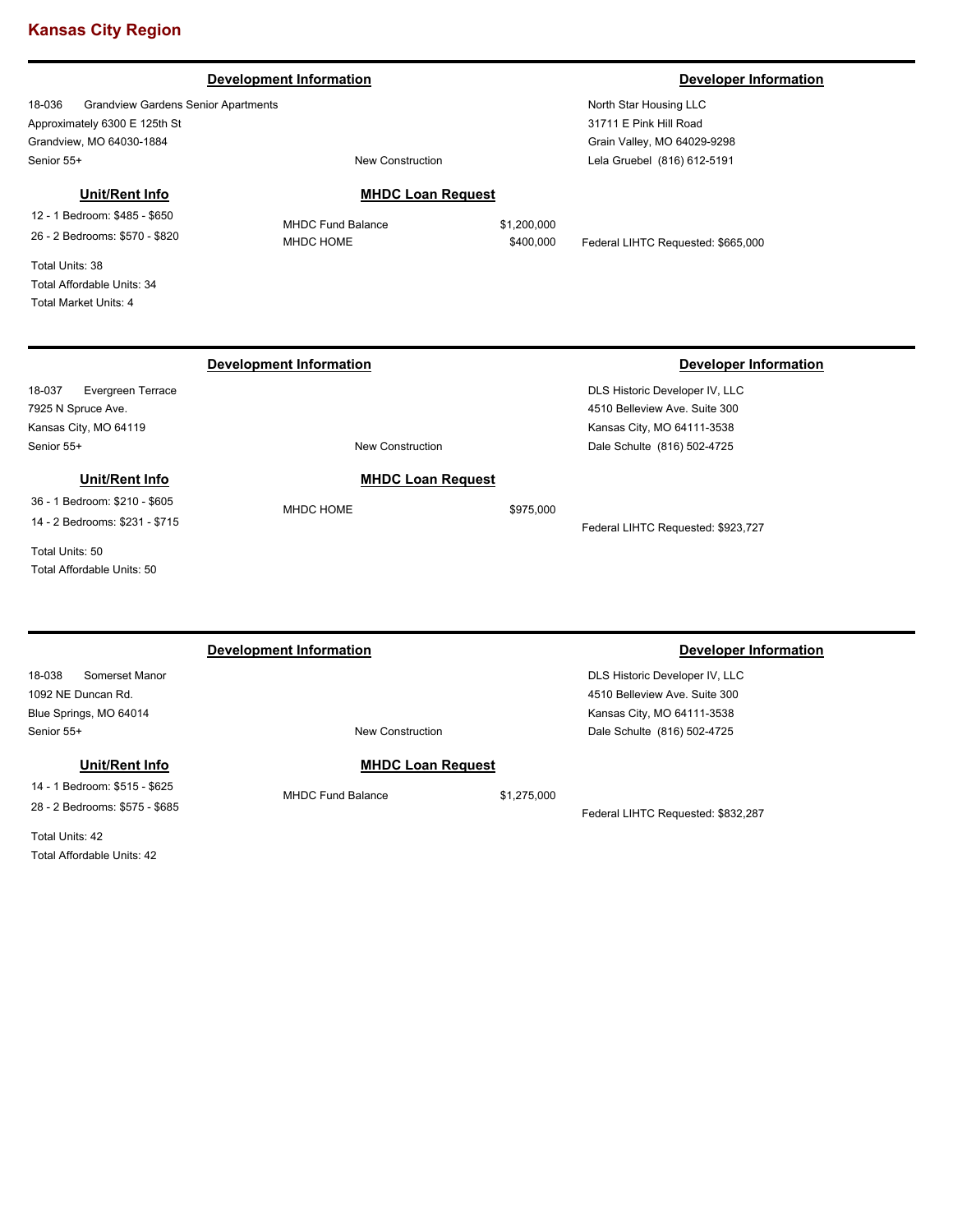### **Development Information Developer Information**

18-041 Traditions Villas Northeast of the intersection of South Mullen Road and Sycamore Drive Belton, MO 64012-2426 Senior 55+ New Construction

Sallee Real Estate Investments, LLC 3730 NE Troon Drive Belton, MO 64064-1988 R. Tyler Sallee (816) 525-2891

# **Unit/Rent Info**

32 - 2 Bedrooms: \$525 - \$620

Total Units: 32 Total Affordable Units: 32

18-061 Cornerstone Apartments 985 Riverfront Road Kansas City, MO 64120 Family **New Construction** 

# **Unit/Rent Info**

22 - 1 Bedroom: \$448 - \$729 31 - 2 Bedrooms: \$524 - \$861

7 - 3 Bedrooms: \$594 - \$983

Total Units: 60 Total Affordable Units: 60

18-066 Linwood Gardens 3218 Michigan Ave. Kansas City, MO 64109 Family **Family Family New Construction** 

### **Unit/Rent Info**

11 - 1 Bedroom: \$575 12 - 2 Bedrooms: \$675 8 - 3 Bedrooms: \$775 1 - 4+ Bedrooms: \$850

Total Units: 32 Total Affordable Units: 32 MHDC Fund Balance \$700,000

**MHDC Loan Request**

MHDC HOME  $$900,000$  Federal LIHTC Requested: \$500,300

# **Development Information Developer Information**

Cornerstone Associates, LLC 209 S 19th St., Suite 100 Omaha, NE 68102 Bobbi Lucas (402) 341-0888

Federal LIHTC Requested: \$855,000

# **Development Information Developer Information**

Prairie Fire Development Group, LLC 770 E 5th Street Kansas City, MO 64106 Kelley Hrabe (816) 686-2416

Federal LIHTC Requested: \$658,000

**MHDC Loan Request**

MHDC Fund Balance \$4,000,000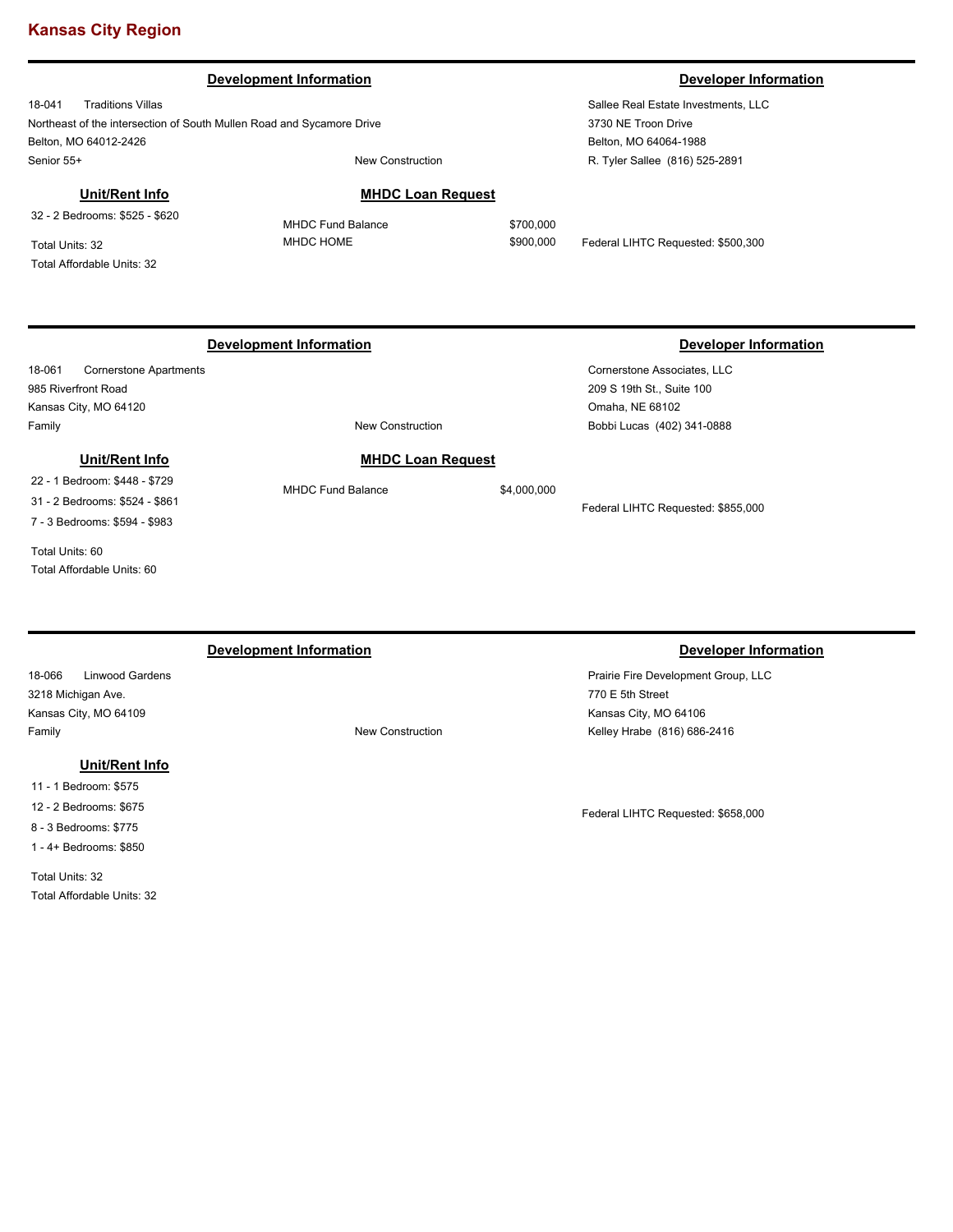# **Development Information Developer Information**

18-071 Alhaven Kansas City 3112 Harrison St. Kansas City, MO 64109-0000 Family **Family New Construction** 

Alhaven Developers, LLC 305 W. Commercial Street Springfield, MO 65803-2667 Stacy Jurado (417) 720-1577

# **Unit/Rent Info**

12 - Studio: \$539 27 - 1 Bedroom: \$585 - \$600 11 - 2 Bedrooms: \$679 - \$719

Total Units: 50 Total Affordable Units: 50

# **MHDC Loan Request**

MHDC Fund Balance \$1,130,837

Federal LIHTC Requested: \$806,400

|                                                                    | <b>Development Information</b> |                                 | <b>Developer Information</b>                                         |
|--------------------------------------------------------------------|--------------------------------|---------------------------------|----------------------------------------------------------------------|
| 18-081<br>Mt. Cleveland Homes                                      |                                | <b>Swope Community Builders</b> |                                                                      |
| 5101-5233 Cleveland, 5100-5234 Mersington and 5201-5231 Mersington |                                |                                 | 4001 Blue Parkway, Suite 270                                         |
| Kansas City, MO 64130                                              |                                |                                 | Kansas City, MO 64130-2350                                           |
| Family                                                             | Acquisition/Rehab              |                                 | Mohamed A. Chaudry (816) 627-2163                                    |
| Unit/Rent Info                                                     | <b>MHDC Loan Request</b>       |                                 |                                                                      |
| 80 - 3 Bedrooms: \$690 - \$860                                     | <b>MHDC Participation</b>      | \$2,200,000                     |                                                                      |
| Total Units: 80                                                    |                                |                                 | Federal LIHTC Requested: \$599,500                                   |
| Total Affordable Units: 71                                         |                                |                                 |                                                                      |
| <b>Total Market Units: 9</b>                                       |                                |                                 |                                                                      |
|                                                                    |                                |                                 |                                                                      |
|                                                                    | <b>Development Information</b> |                                 | <b>Developer Information</b>                                         |
| 18-085<br>Brookside Senior Residences at Rockhill Greens Phase II  |                                |                                 | Flint Hills Development Group, LLC or affiliate to be formed single- |
| 6710 Troost Ave.                                                   |                                |                                 | 1408 W. 12th Street                                                  |
| Kansas City, MO 64131-1600                                         |                                |                                 | Kansas City, MO 64101-1305                                           |
| Senior 55+                                                         | <b>New Construction</b>        |                                 | Tony Krsnich (913) 904-6747                                          |
| Unit/Rent Info                                                     | <b>MHDC Loan Request</b>       |                                 |                                                                      |
| 31 - 1 Bedroom: \$435 - \$625                                      | <b>MHDC Fund Balance</b>       | \$800,000                       |                                                                      |
|                                                                    |                                |                                 |                                                                      |

Total Units: 46 Total Affordable Units: 41

Total Market Units: 5

MHDC HOME  $$575,000$  Federal LIHTC Requested: \$825,000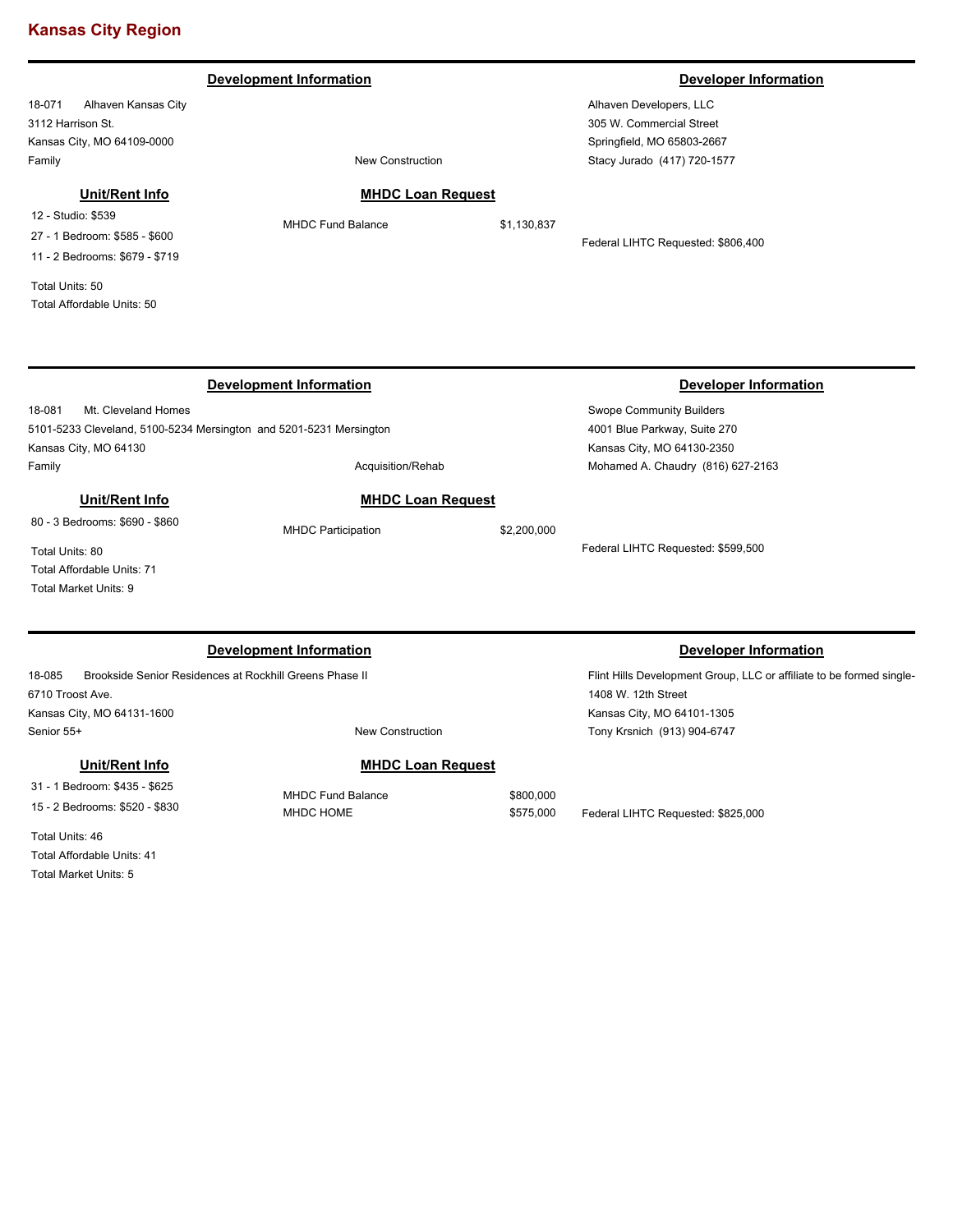|                                                                                                                                                                                                            | <b>Development Information</b>                                    |           | <b>Developer Information</b>                                                                                                             |
|------------------------------------------------------------------------------------------------------------------------------------------------------------------------------------------------------------|-------------------------------------------------------------------|-----------|------------------------------------------------------------------------------------------------------------------------------------------|
| 18-086<br>Ridgewood Hills Apartments<br>300 Ridgewood Ct.<br>Harrisonville, MO 64701-0000<br>Senior 62+<br><b>Unit/Rent Info</b><br>36 - 1 Bedroom: \$764<br>Total Units: 36<br>Total Affordable Units: 36 | Acquisition/Rehab<br><b>MHDC Loan Request</b><br><b>MHDC HOME</b> | \$195,000 | Yarco Development<br>7920 Ward Parkway<br>Kansas City, MO 64114<br>Jonathan R. Cohn (816) 561-4240<br>Federal LIHTC Requested: \$290,000 |
| 18-087<br>Vineyard Senior Apartments<br>4210 E. 45th St.<br>Kansas City, MO 64130<br>Senior 62+                                                                                                            | <b>Development Information</b><br>Acquisition/Rehab               |           | <b>Developer Information</b><br>Yarco-Devco, LLC<br>7920 Ward Parkway<br>Kansas City, MO 64114-0000<br>Jonathan R. Cohn (816) 561-4240   |
| <b>Unit/Rent Info</b><br>6 - Studio: \$390 - \$460<br>32 - 1 Bedroom: \$500 - \$670<br>6 - 2 Bedrooms: \$650 - \$880<br>Total Units: 44<br>Total Affordable Units: 44                                      | <b>MHDC Loan Request</b><br><b>MHDC Fund Balance</b>              | \$195,000 | Federal LIHTC Requested: \$685,000                                                                                                       |
| <b>Wornall Estates</b><br>18-088                                                                                                                                                                           | <b>Development Information</b>                                    |           | <b>Developer Information</b><br>Yarco Development                                                                                        |

18-088 Wornall Estates 13215 Wornall Rd. Kansas City, MO 64145 Family **Family Rehabilitation** 

**Unit/Rent Info** 24 - 2 Bedrooms: \$818

6 - 3 Bedrooms: \$899

Total Units: 30 Total Affordable Units: 30

# **MHDC Loan Request**

MHDC HOME \$195,000

Federal LIHTC Requested: \$257,000

Jonathan R. Cohn (816) 561-4240

7920 Ward Parkway Kansas City, MO 64114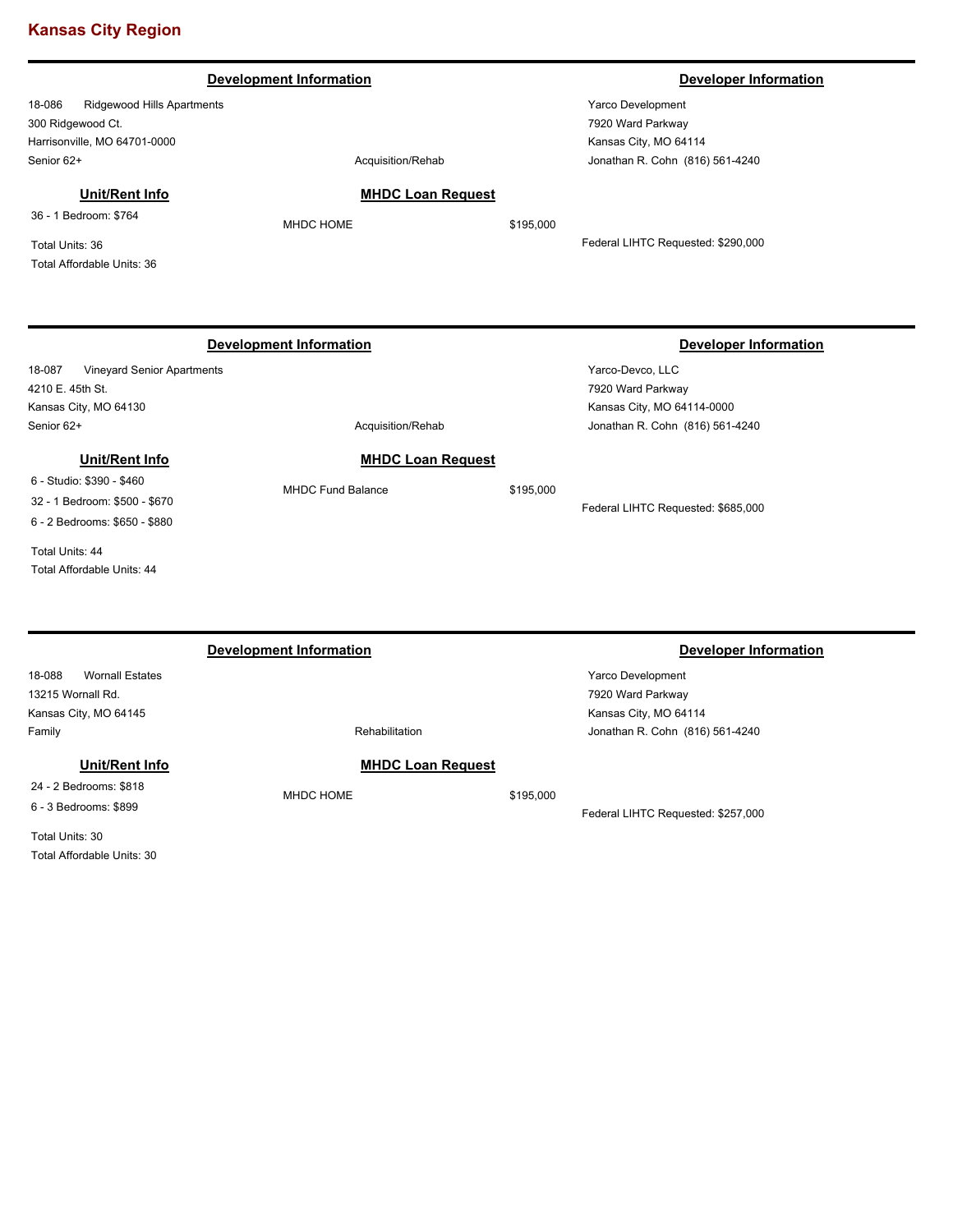### **Development Information Developer Information Developer Information**

18-089 Legacy Parade Park Homes 1702 Brooklyn Ave. Kansas City, MO 64127 Senior 55+ New Construction

### **Unit/Rent Info**

27 - 1 Bedroom: \$575 14 - 2 Bedrooms: \$750

Total Units: 41 Total Affordable Units: 41

# **Development Information Developer Information**

18-092 Ogelsby Hotel Apartments 3930 Troost Ave. Kansas City, MO 64110 Family **Family Rehabilitation** 

# **Unit/Rent Info**

25 - 1 Bedroom: \$500 - \$575

Total Units: 25 Total Affordable Units: 25

### **Development Information Developer Information**

18-093 Prospect Summit Olive and Prospect Avenue 22nd to 23rd Street Kansas City, MO 64127 Senior 55+ New Construction

### **Unit/Rent Info**

23 - 2 Bedrooms: \$800

Total Units: 23 Total Affordable Units: 23

# **MHDC Loan Request**

MHDC Fund Balance \$600,000

Federal LIHTC Requested: \$815,000

DowCon, LLC 3011 East Meyer Blvd. Kansas City, MO 64132 Samuel Dowdy (417) 695-2100

Federal LIHTC Requested: \$350,000

Taliaferro & Browne Real Estate 22nd & 23rd Street LLC 1020 East 8th Street Kansas City, MO 64106 Leonard Graham (816) 283-3456

Federal LIHTC Requested: \$536,000

DowCon, LLC 3011 E. Meyer Blvd. Kansas City, MO 64132 Samuel Dowdy (417) 695-2100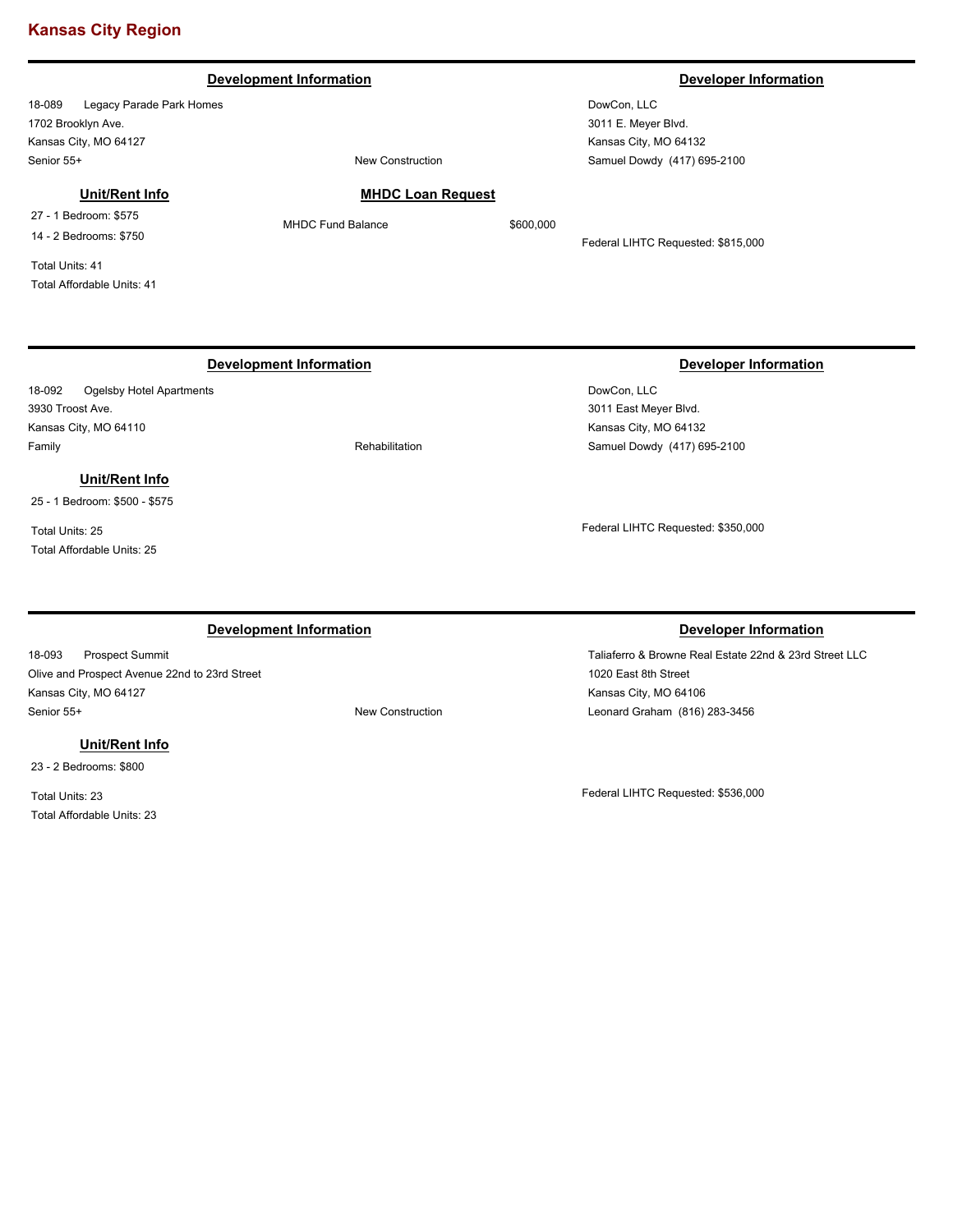### **Development Information Developer Information Developer Information**

18-094 Oak Park Townhomes 3801 Prospect Ave. Kansas City, MO 64127 Family **Family Family New Construction** 

# **Unit/Rent Info**

7 - 1 Bedroom: \$575 22 - 3 Bedrooms: \$820

Total Units: 29 Total Affordable Units: 29

# **MHDC Loan Request**

Federal LIHTC Requested: \$750,000

### 18-095 Maple Ridge Cottages N. & W. of 75th Street and Maple Dr. Raytown, MO 64133 Herman & Kittle Properties, Inc 500 E. 96th Street, Suite 300 Indianapolis, IN 46240-3778 Senior 55+ New Construction **Development Information Developer Information** Jeffrey L. Kittle (317) 846-3111 **MHDC Loan Request** MHDC Fund Balance \$1,800,000 Federal LIHTC Requested: \$970,000 **Unit/Rent Info** 44 - 1 Bedroom: \$630 12 - 2 Bedrooms: \$730 Total Units: 56 Total Affordable Units: 56

|                                                 | Development Information  |           | Developer Information              |
|-------------------------------------------------|--------------------------|-----------|------------------------------------|
| 18-101<br>Ivanhoe Gateway at 39th - Horace Mann |                          |           | Ivanhoe Neighborhood Council       |
| 2008 E 39th St.                                 |                          |           | 3700 Woodland Avenue               |
| Kansas City, MO 64109                           |                          |           | Kansas City, MO 64109              |
| Senior 55+                                      | <b>New Construction</b>  |           | Karen Boyd (816) 921-6611          |
| Unit/Rent Info                                  | <b>MHDC Loan Request</b> |           |                                    |
| 40 - 2 Bedrooms: \$505 - \$580                  | <b>MHDC Fund Balance</b> | \$300,000 |                                    |
| Total Units: 40                                 |                          |           | Federal LIHTC Requested: \$965,000 |
| Total Affordable Linite: 38                     |                          |           |                                    |

al Affordable Units: 38

Total Market Units: 2

# MHDC Fund Balance \$1,100,000

DowCon, LLC 3011 E. Meyer Blvd. Kansas City, MO 00000 Samuel Dowdy (417) 695-2100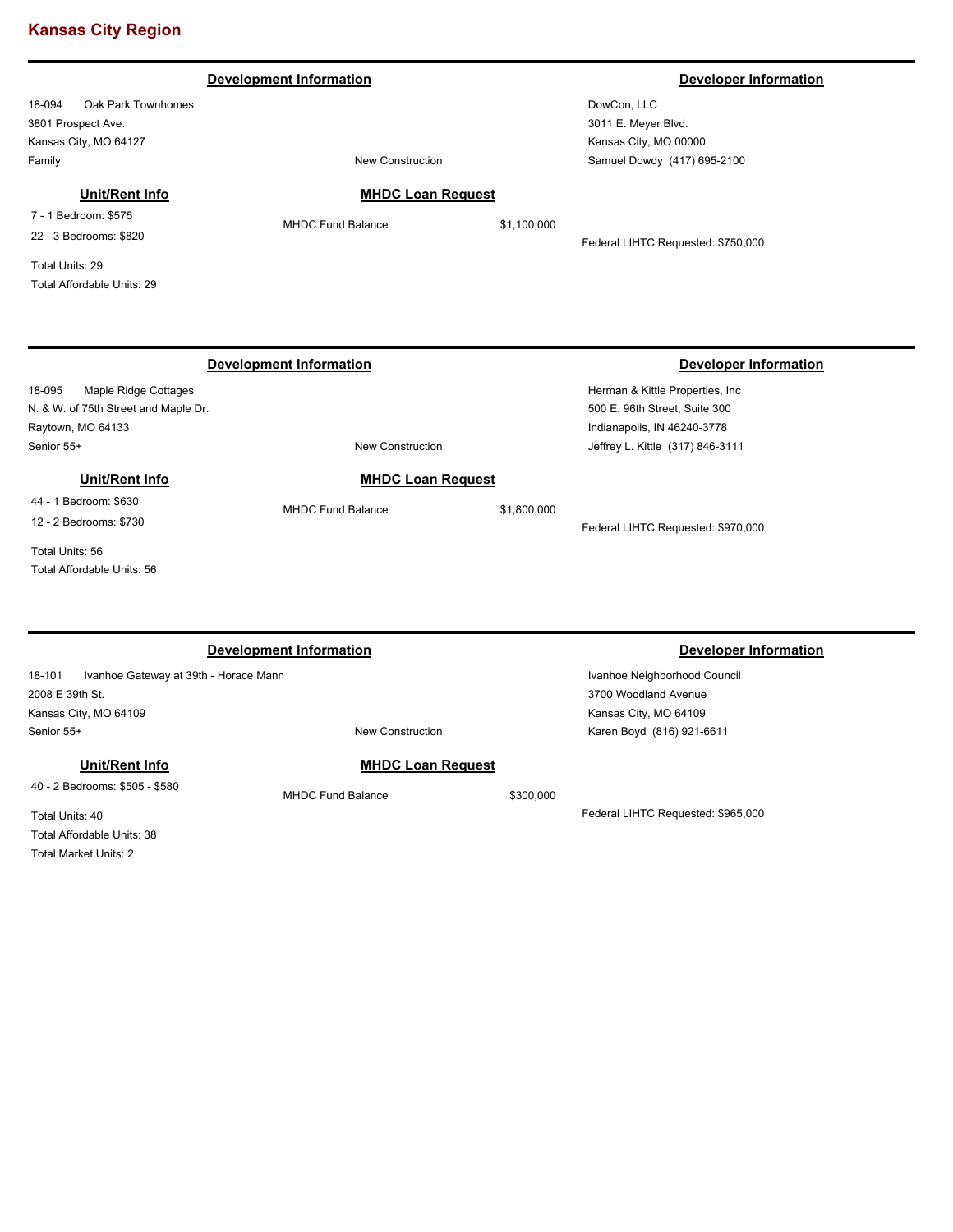18-106 New Life Villas 12404 Byars Rd. Grandview, MO 64030-1415 Senior 55+ New Construction

# **Development Information Developer Information**

New Life Community Development Corporation 12401 Byard Road Grandview, MO 64030 Rick Bell (816) 966-8989

**Unit/Rent Info**

32 - 2 Bedrooms: \$525

Total Units: 32 Total Affordable Units: 32

# **Development Information Developer Information**

18-113 Madison Lofts 2645 Madison Ave. Kansas City, MO 64108 Family **Family Rehabilitation** 

### **Unit/Rent Info**

4 - 2 Bedrooms: \$817

2 - 3 Bedrooms: \$934

Total Units: 6 Total Affordable Units: 6

# **MHDC Loan Request**

MHDC Fund Balance \$425,000

Federal LIHTC Requested: \$483,036

# Entrepreneurs Enterprises, LLC 4741 Central St. #407 Kansas City, MO 64112

# **MHDC Loan Request**

MHDC Fund Balance \$220,000

Federal LIHTC Requested: \$87,500

Maximillian Howell (913) 485-8906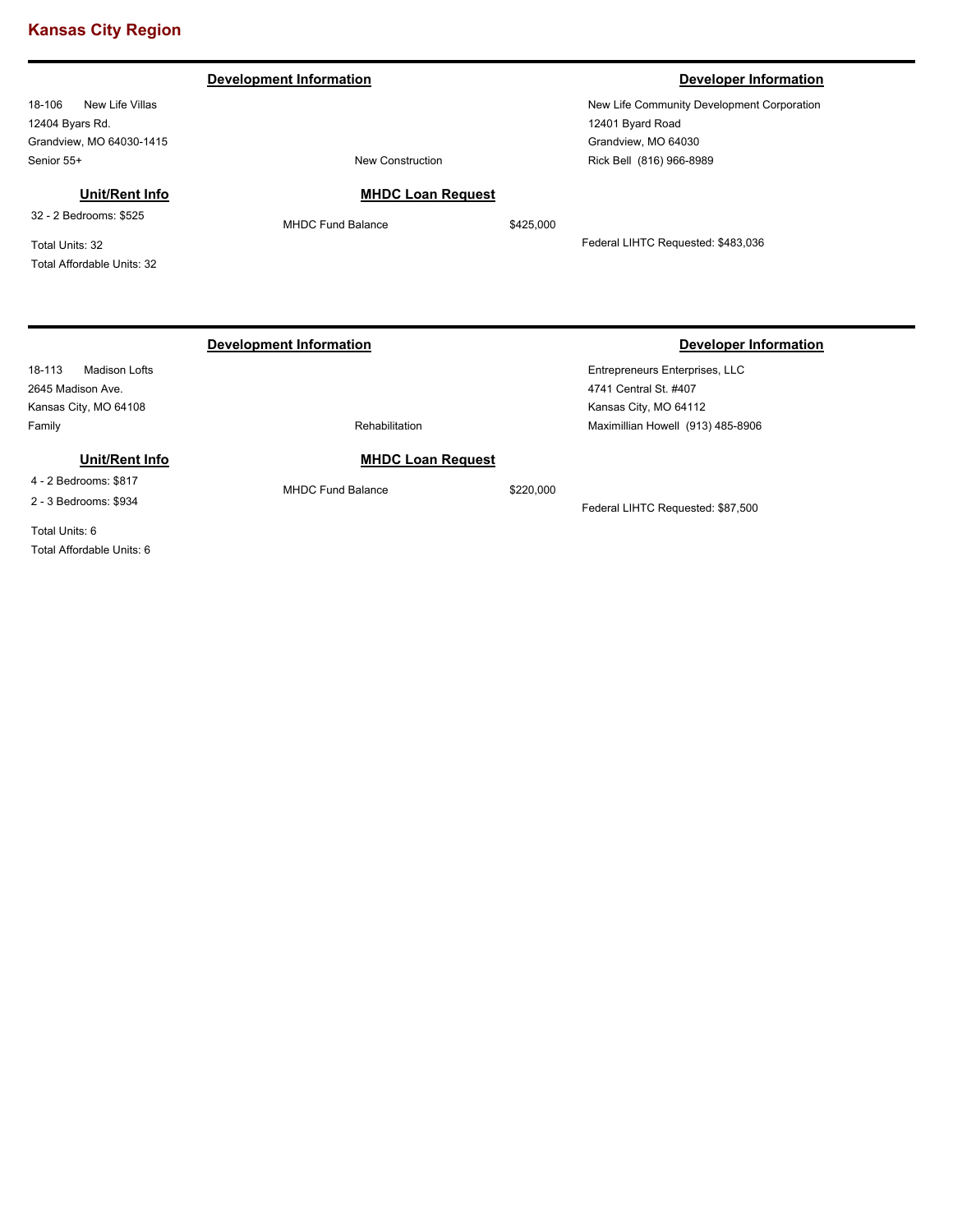### 18-001 Carl Junction Estates II Monroe Circle and Sophia Ln. Carl Junction, MO 64834-0000 Red-Wood Development, Inc. 3609 E 20th Street Joplin, MO 64801-5849 Family **Family Family New Construction Development Information Developer Information Developer Information** Ralph F. Schroeder (417) 624-4144 **MHDC Loan Request** MHDC Fund Balance \$445,000 Federal LIHTC Requested: \$595,000 **Unit/Rent Info** 28 - 3 Bedrooms: \$555 2 - 4+ Bedrooms: \$665 Total Units: 30 Total Affordable Units: 30 18-002 Providence Walkway 307 Trinity St. and scattered sites Columbia, MO 62503-4181 CHA Affordable Housing Development, LLC 201 Switzler Street Columbia, MO 65203-4156 Family **Family Rehabilitation Development Information Developer Information** Phil Steinhaus (573) 554-7000 **MHDC Loan Request** MHDC HOME \$1,270,000 Federal LIHTC Requested: \$950,000 **Unit/Rent Info** 7 - 1 Bedroom: \$388 19 - 2 Bedrooms: \$501 14 - 3 Bedrooms: \$731 10 - 4+ Bedrooms: \$884 Total Units: 50 Total Affordable Units: 50

| <b>Development Information</b>                                   |                                       |                        | <b>Developer Information</b>                      |
|------------------------------------------------------------------|---------------------------------------|------------------------|---------------------------------------------------|
| McCanse Place of Mt. Vernon<br>18-003                            |                                       |                        | Midcontinent Equity Holdings, LLC<br>P.O. Box 248 |
| Near 1600 S Hickory St.<br>Mt. Vernon, MO 65712-0000             |                                       |                        | Stockton, MO 65785-0000                           |
| Family                                                           | New Construction                      |                        | J. Bryan Jones (417) 276-5404                     |
| Unit/Rent Info                                                   | <b>MHDC Loan Request</b>              |                        |                                                   |
| 20 - 2 Bedrooms: \$430 - \$550<br>12 - 3 Bedrooms: \$530 - \$690 | <b>MHDC Fund Balance</b><br>MHDC HOME | \$350,000<br>\$900,000 | Federal LIHTC Requested: \$466,000                |
| _                                                                |                                       |                        |                                                   |

Total Units: 32 Total Affordable Units: 32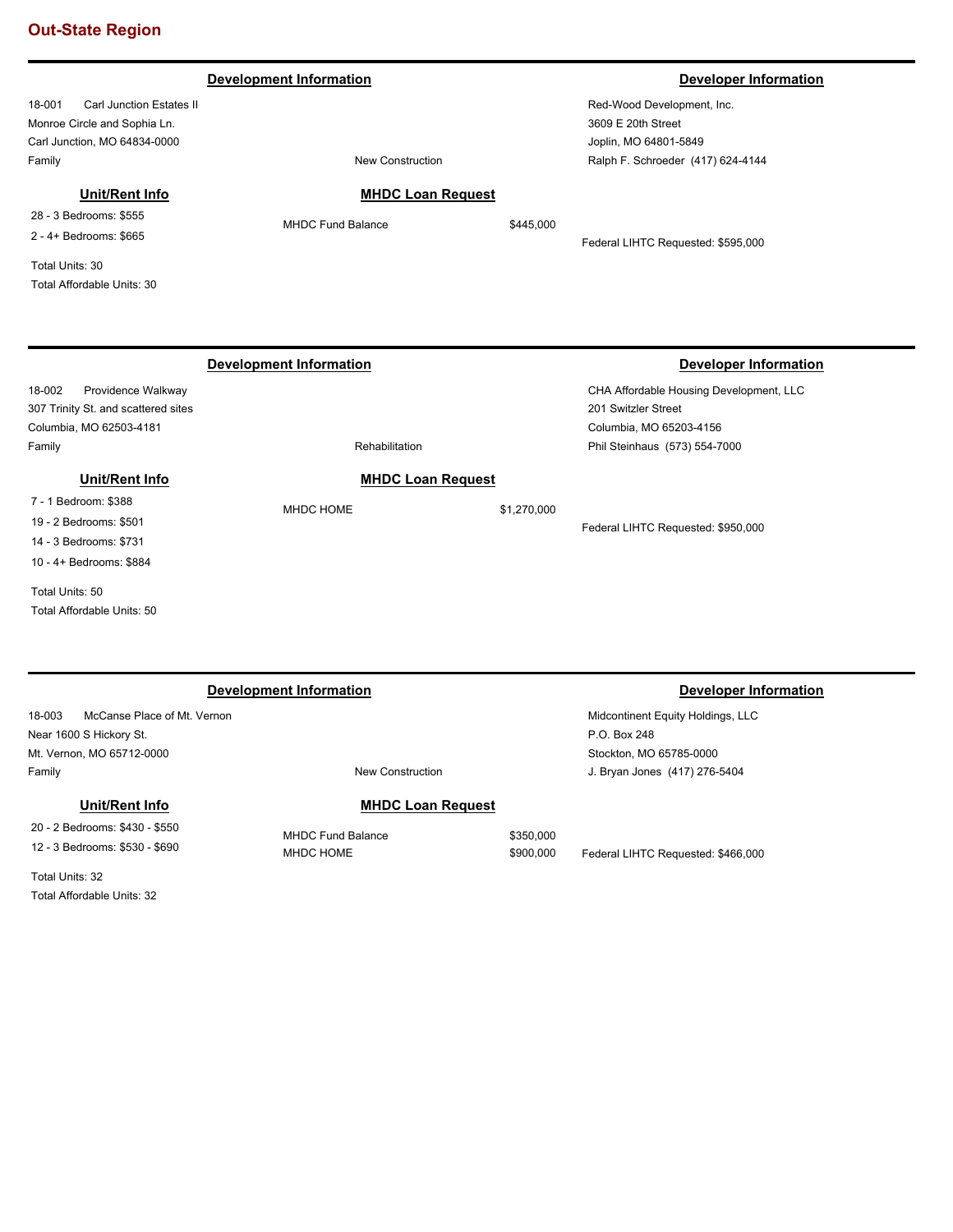## **Development Information Developer Information**

18-004 McCanse Place of Mt. Vernon Near 1600 S Hickory St. Mt. Vernon, MO 65712-0000 Family **Family Family New Construction** 

### **Unit/Rent Info**

26 - 2 Bedrooms: \$430 - \$690 14 - 3 Bedrooms: \$530 - \$690

Total Units: 40 Total Affordable Units: 40

## **MHDC Loan Request**

MHDC HOME  $$1,000,000$  Federal LIHTC Requested: \$510,000

Midcontinent Equity Holdings, LLC

# **Development Information Developer Information**

18-005 Cassville Heights Apartments Phase II 101 Cassville Heights Rd. Cassville, MO 65625-0000 Family **Family New Construction** 

**MHDC Loan Request**

# **Unit/Rent Info**

20 - 2 Bedrooms: \$430 - \$550 12 - 3 Bedrooms: \$530 - \$690

Total Units: 32 Total Affordable Units: 32

# **Development Information Developer Information**

18-006 Spring Hill Estates Near 901 S Grand Ave. El Dorado Springs, MO 64744-0000 Family **Family Family New Construction** 

### **Unit/Rent Info**

20 - 2 Bedrooms: \$430 - \$550 12 - 3 Bedrooms: \$530 - \$690

Total Units: 32 Total Affordable Units: 32

# **MHDC Loan Request**

MHDC Fund Balance \$350,000

MHDC HOME \$900,000 Federal LIHTC Requested: \$466,000

Midcontinent Equity Holdings, LLC P.O. Box 248 Stockton, MO 65785-0000 J. Bryan Jones (417) 276-5404

MHDC Fund Balance \$350,000 MHDC HOME  $$900,000$  Federal LIHTC Requested: \$466,000

> Midcontinent Equity Holdings, LLC P.O. Box 248 Stockton, MO 65785-0000

J. Bryan Jones (417) 276-5404

MHDC Fund Balance \$450,000

J. Bryan Jones (417) 276-5404

Stockton, MO 65785-0000

P.O. Box 248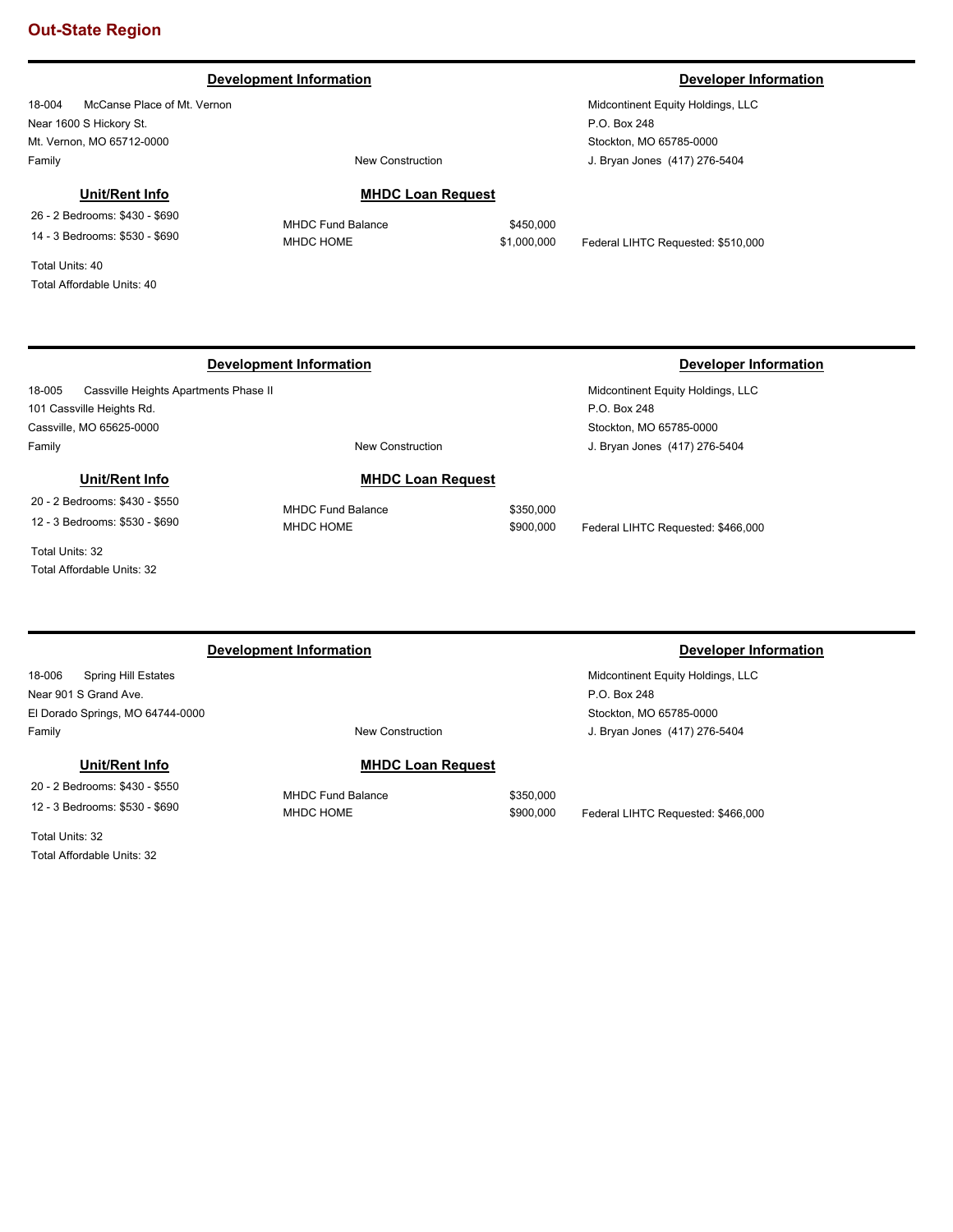# 18-008 Silver Springs II Apartments 550 N Silver Springs Rd. Cape Girardeau, MO 63701 MACO Development Company, L.L.C. 111 N. Main Street Clarkton, MO 63837-0068 Senior 55+ New Construction **Development Information Developer Information Developer Information** J. Jason Maddox (573) 448-3000 **MHDC Loan Request** MHDC Fund Balance \$950,000 Federal LIHTC Requested: \$900,000 **Unit/Rent Info** 50 - 2 Bedrooms: \$278 - \$550 Total Units: 50 Total Affordable Units: 50 18-009 Walnut Creek Estates 20 Mennemeyer Rd. Troy, MO 63379 MACO Development Company, L.L.C. 111 N. Main Street Clarkton, MO 63837-0068 Senior 55+ New Construction **Development Information Developer Information** J. Jason Maddox (573) 448-3000 **MHDC Loan Request** MHDC Fund Balance \$1,000,000 Federal LIHTC Requested: \$867,525 **Unit/Rent Info** 50 - 2 Bedrooms: \$360 - \$550 Total Units: 50 Total Affordable Units: 50 **Development Information Developer Information**

| 18-010<br>The Orchards Apartments                |                          |             | Gardner Capital Development II, Inc. |  |
|--------------------------------------------------|--------------------------|-------------|--------------------------------------|--|
| Old Orchard Road near intersection of Stormy Ld. |                          |             | 4803 S. National, Suite 200          |  |
| Bonne Terre, MO 63628-0000                       |                          |             | Springfield, MO 65810-0000           |  |
| Family                                           | New Construction         |             | Martin W Moore (417) 447-1800        |  |
| Unit/Rent Info                                   | <b>MHDC Loan Request</b> |             |                                      |  |
| 8 - 1 Bedroom: \$390 - \$575                     | <b>MHDC Fund Balance</b> | \$1,785,144 |                                      |  |
|                                                  |                          |             |                                      |  |

16 - 2 Bedrooms: \$470 - \$675 16 - 3 Bedrooms: \$537 - \$775 8 - 4+ Bedrooms: \$596 - \$731

Total Units: 48 Total Affordable Units: 40 Total Market Units: 8

Federal LIHTC Requested: \$879,000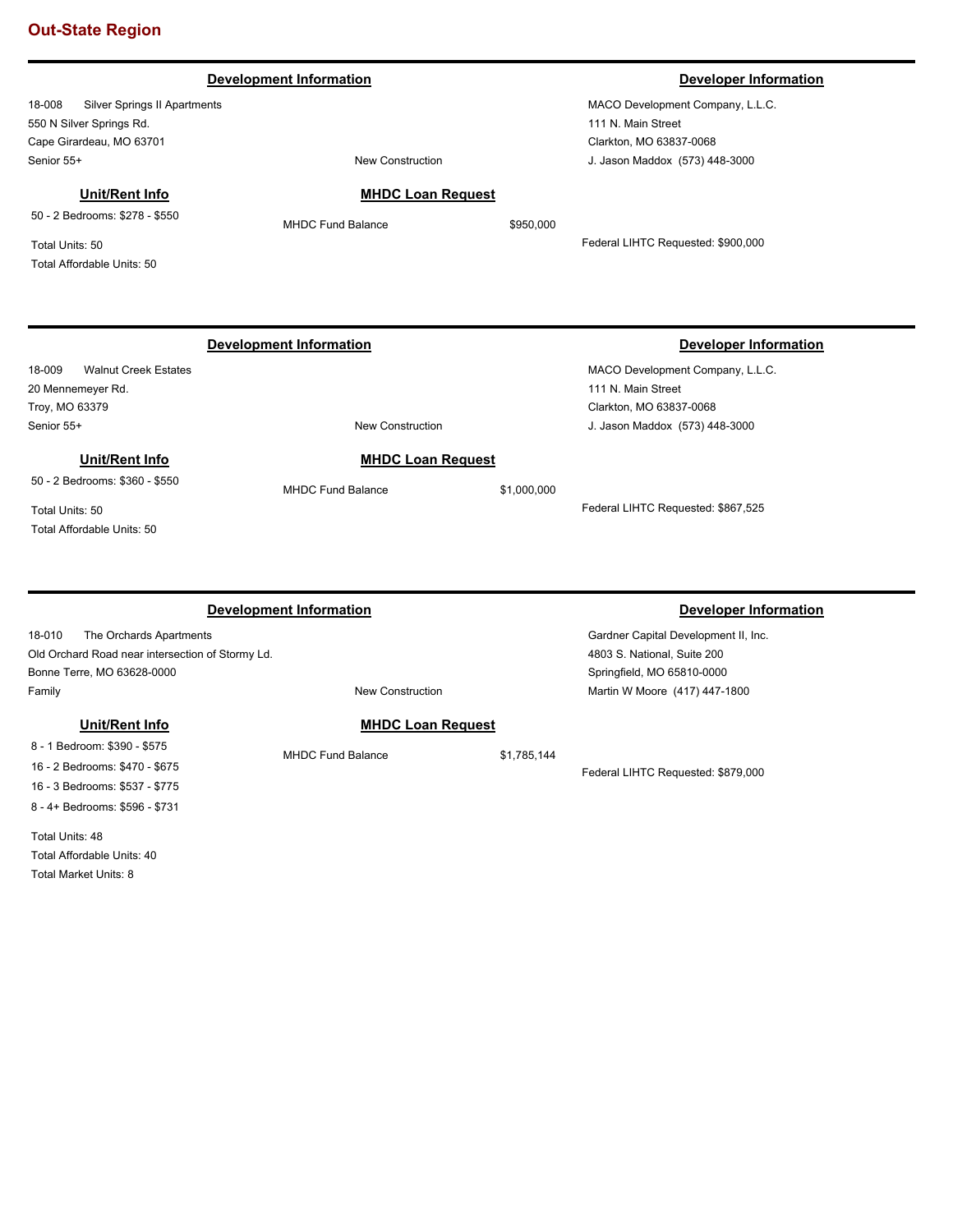### 18-012 Sycamore Villas 402 S. Prewitt Nevada, MO 64772 MBL Development Co 9237 Ward Parkway Suite 310 Kansas City, MO 64114 Senior 55+ New Construction **Development Information Developer Information** D. Kim Lingle (816) 569-6420 **MHDC Loan Request** MHDC HOME \$1,050,000 Federal LIHTC Requested: \$535,000 **Unit/Rent Info** 32 - 2 Bedrooms: \$475 Total Units: 32 Total Affordable Units: 32 18-014 Woodbine Meadows 102 S. Woodbine Rd. St. Joseph, MO 64506 JES Dev Co., Inc. 206 Peach Way Columbia, MO 65203-4905 Senior 55+ New Construction **Development Information Developer Information** Will Markel (573) 443-2021 **MHDC Loan Request** MHDC HOME \$1,050,000 Federal LIHTC Requested: \$956,894 **Unit/Rent Info** 14 - 1 Bedroom: \$156 - \$674 34 - 2 Bedrooms: \$182 - \$759 Total Units: 48 Total Affordable Units: 46 Total Market Units: 2 18-017 Green Mountain Village Green Mountain Dr. Branson, MO 65616 Ring Property Company, LLC 14611 Schoettler Manor Court Chesterfield, MO 63017 Family **Family Family New Construction Development Information Developer Information** Robert A. Ring (573) 268-4587 **MHDC Loan Request** MHDC Fund Balance \$675,000 Federal LIHTC Requested: \$1,084,732 **Unit/Rent Info** 10 - 2 Bedrooms: \$395 - \$495 32 - 3 Bedrooms: \$475 - \$575 Total Units: 42 Total Affordable Units: 42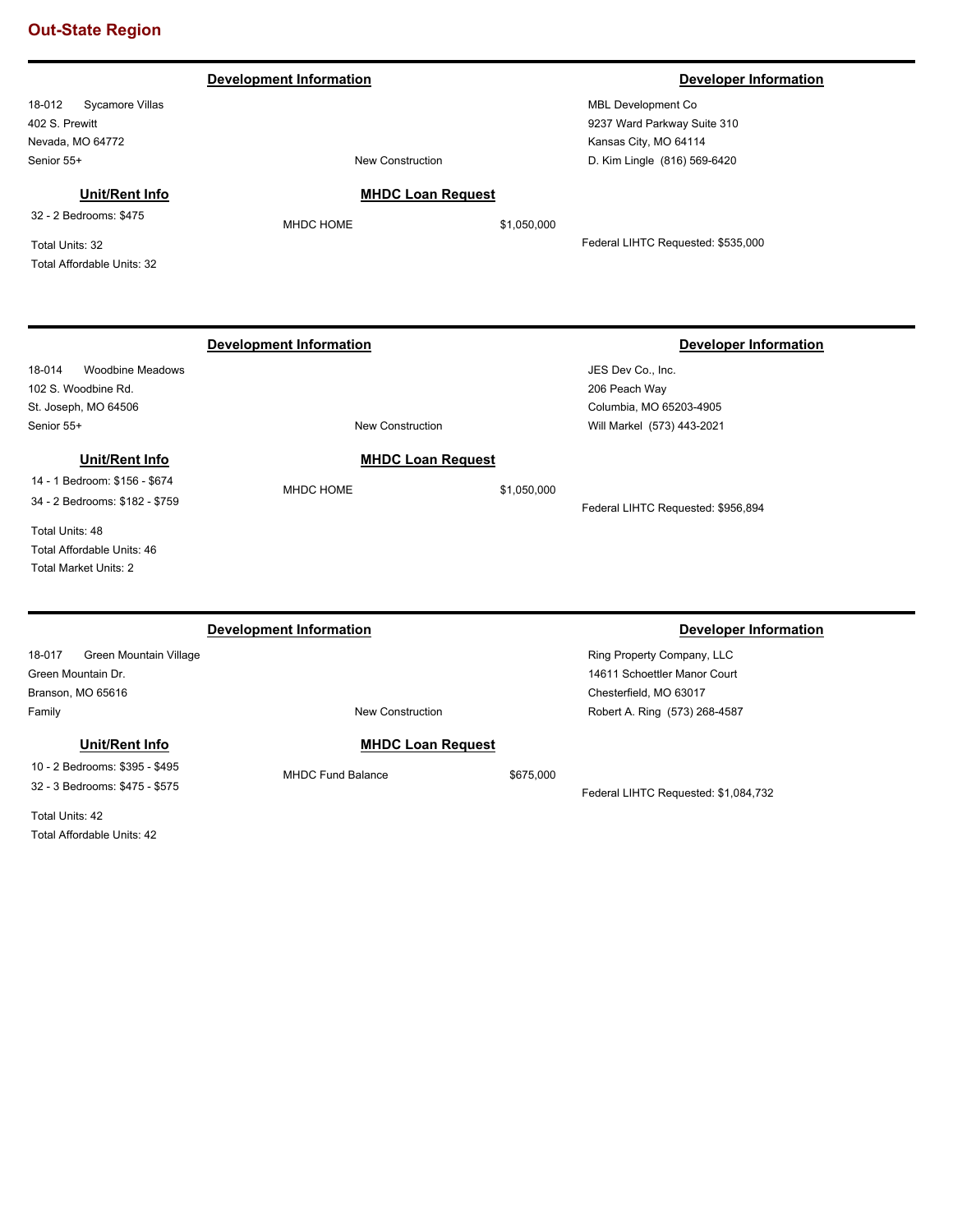### **Development Information Developer Information**

18-019 Stone Ridge Apartments Turner Rd. and Kimberling City Blvd. Kimberling City, MO 65686 Senior 55+ New Construction

# **Unit/Rent Info**

8 - 1 Bedroom: \$360 - \$425 32 - 2 Bedrooms: \$420 - \$495

Total Units: 40 Total Affordable Units: 40

MRE Capital, LLC 10777 Barkley Street, Suite 140 Overland Park, KS 66211 Jacob Mooney (913) 638-2500

# **MHDC Loan Request**

MHDC Fund Balance \$800,000

Federal LIHTC Requested: \$776,000

# **Development Information Developer Information**

18-022 Scott Manor Apartments 803 Gladys St. Sikeston, MO 63801-2515 Family **Acquisition/Rehab Acquisition/Rehab** 

# **Unit/Rent Info**

8 - 1 Bedroom: \$550 48 - 2 Bedrooms: \$626 16 - 3 Bedrooms: \$685

Total Units: 72 Total Affordable Units: 72

# **Development Information Developer Information**

18-025 Country Club Village 1515 Wildan Ave. Springfield, MO 65804 Family **Acquisition/Rehab** 

**Unit/Rent Info**

42 - 1 Bedroom: \$495 - \$655 48 - 2 Bedrooms: \$576 - \$792 8 - 3 Bedrooms: \$928

Total Units: 98 Total Affordable Units: 98

Alco Properties, Inc. 35 Union Ave., Suite 200 Memphis, TN 38103-2496 Robert D. Hyde (901) 544-1721

Federal LIHTC Requested: \$435,000

Preservation of Affordable Housing, LLC 40 Court Street, Suite 700 Boston, MA 02108-2202 Dena Xifaras (617) 261-9898

Federal LIHTC Requested: \$696,000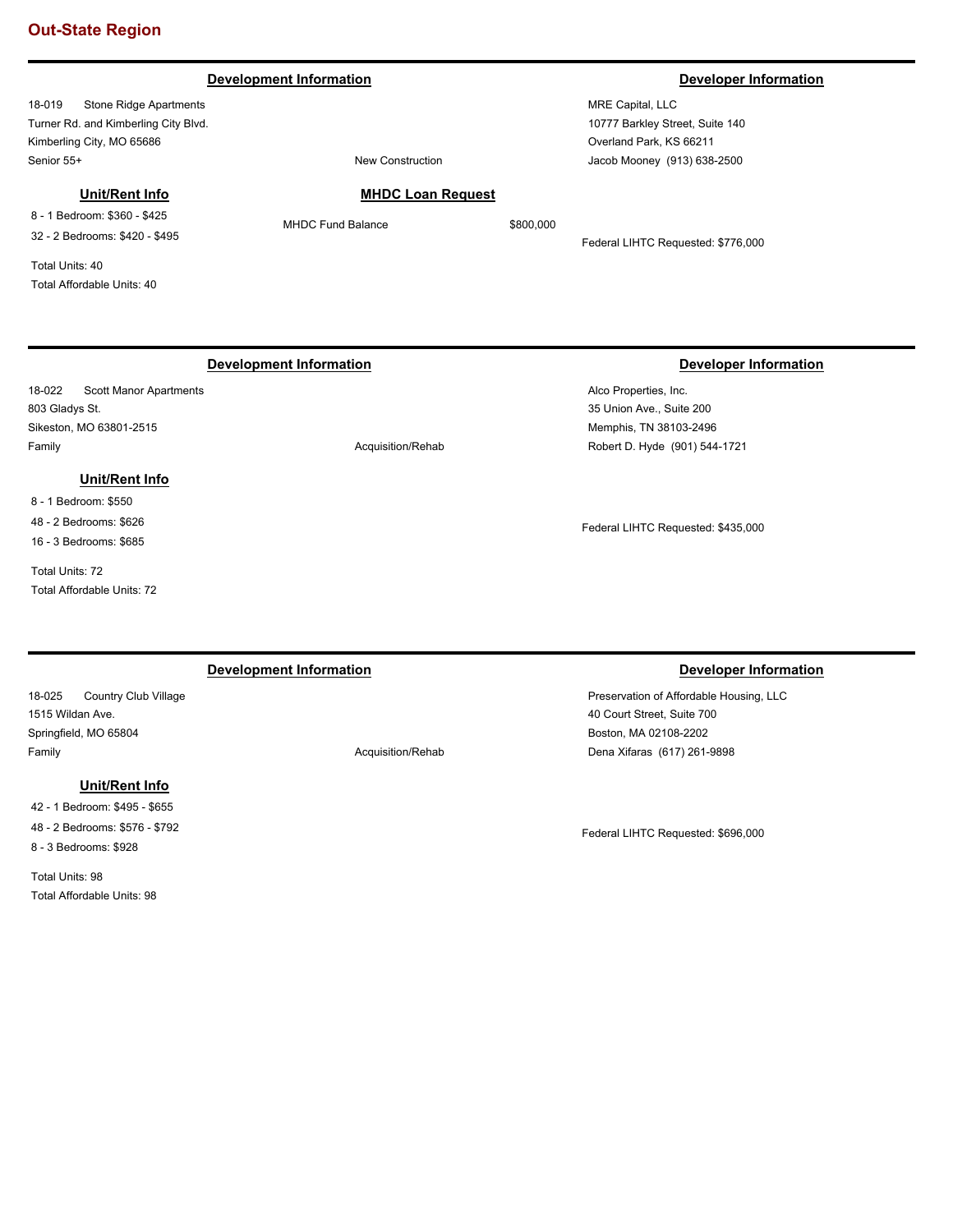### **Development Information Developer Information**

18-026 Branson Manor Apartments 218 S. Old County Rd. Branson, MO 65616 Senior 55+ Acquisition/Rehab

### **Unit/Rent Info**

72 - 1 Bedroom: \$515 8 - 2 Bedrooms: \$626

Total Units: 80 Total Affordable Units: 80 MHDC Fund Balance \$2,020,000

**MHDC Loan Request**

Federal LIHTC Requested: \$597,500

18-028 Butler Meadows, LP 400 S Delaware Butler, MO 64730 Senior 62+ Acquisition/Rehabition 62+

# **Unit/Rent Info**

80 - 1 Bedroom: \$405

Total Units: 80 Total Affordable Units: 80

## **Development Information Developer Information**

Red-Wood Development, Inc. 3609 E 20th Street Joplin, MO 64801-5849 Ralph F. Schroeder (417) 624-4144

Federal LIHTC Requested: \$746,000

### **Development Information Developer Information**

18-029 The Villas of St. Elizabeth 109 Virginia St. Hannibal, MO 63401

### **Unit/Rent Info**

36 - 1 Bedroom: \$385 - \$455 18 - 2 Bedrooms: \$425 - \$505

Total Units: 54 Total Affordable Units: 54

Senior 55+ Acquisition/Rehab

### **MHDC Loan Request**

MHDC HOME \$520,000

St. Elizabeth Developers, LLC 222 East Main Street, First Floor Oklahoma City, MO 73104 Shawn Smith (405) 604-5074

Federal LIHTC Requested: \$710,000

Investment Resources Corporation 7701 E. Kellogg #820 Wichita, KS 67207 Santo M. Catanese (316) 652-0616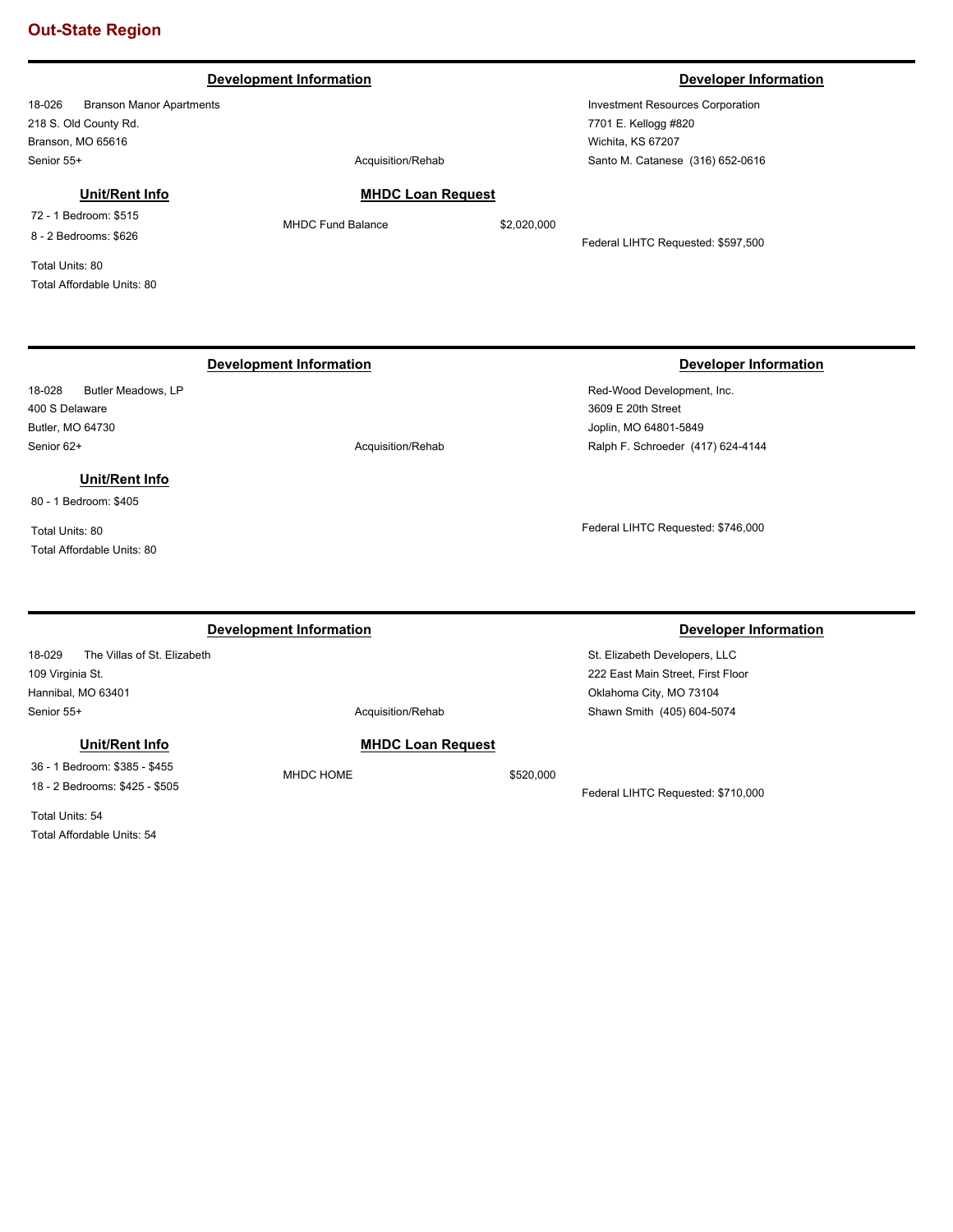### **Development Information Developer Information**

18-030 GardenWalk at Magnolia Ridge East Cooper Blvd. and South of Hawthorne Blvd. Warrensburg, MO 64093 Family **Family Family New Construction** 

### **Unit/Rent Info**

8 - 1 Bedroom: \$425 - \$635 22 - 2 Bedrooms: \$530 - \$780 30 - 3 Bedrooms: \$635 - \$960

Total Units: 60 Total Affordable Units: 45 Total Market Units: 15

### **MHDC Loan Request**

MHDC Fund Balance \$2,750,000

MHDC HOME  $$400,000$  Federal LIHTC Requested: \$750,000

# **Development Information Developer Information**

18-032 Oakmont Hills 421 W Madison and 515 W Mount Vernon Springfield, MO 65803 Family **Acquisition/Rehab** 

### **Unit/Rent Info**

227 - 1 Bedroom: \$432 1 - 2 Bedrooms: \$526

Total Units: 228 Total Affordable Units: 228

### **Development Information Developer Information**

18-033 Keystone Family Homes 2336 N. Bolivar Rd. Springfield, MO 65803-1304 Family **Acquisition/Rehab** 

### **Unit/Rent Info**

18 - 1 Bedroom: \$348

20 - 2 Bedrooms: \$458

7 - 3 Bedrooms: \$667

2 - 4+ Bedrooms: \$683

1 - 4+ Bedrooms: \$772

Total Units: 48 Total Affordable Units: 48

BGC Advantage, LLC (Master Developer) 192 Bastille Lane, Suite 300 Ruston, LA 71270-7150 Holly Knight (318) 224-2997

Federal LIHTC Requested: \$2,172,036

BGC Advantage, LLC (Master Develop) 192 Bastille Lanee, Suite 300 Ruston, LA 71270-7150 Holly Knight (318) 224-2997

Federal LIHTC Requested: \$589,940

Belmont Development Company, LLC 222 E. Main, First Floor Oklahoma City, OK 73104-4225 Shawn Smith (405) 604-5074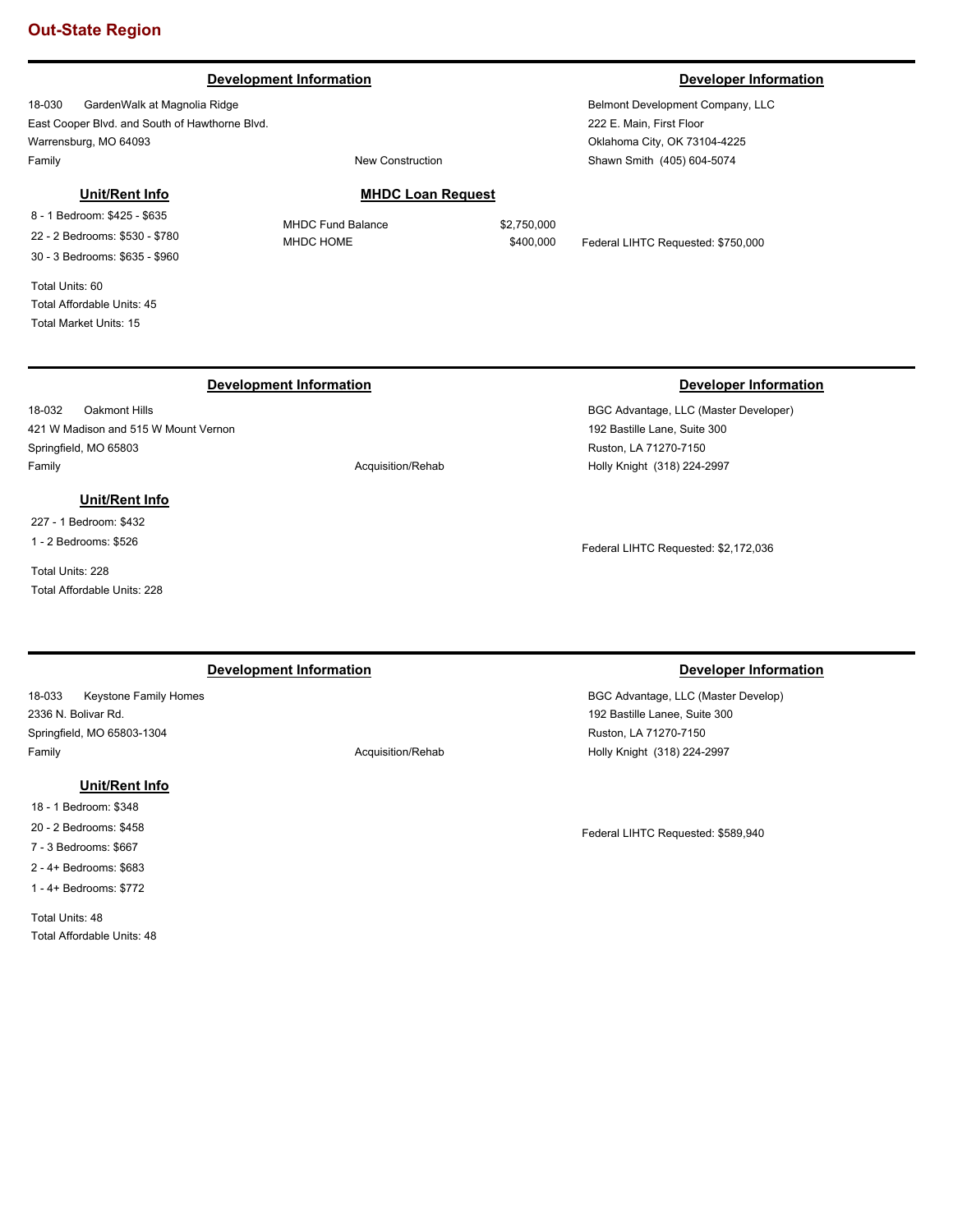### **Development Information Developer Information Developer Information**

18-034 Saint Charles Place 3240 Pear Street St. Joseph, MO 64503-0000 Senior 62+ New Construction

Catholic Charities of Kansas City - St Joseph 4001 Blue Parkway Ste 250 Kansas City, MO 64130-0000 Christopher ice (816) 221-4377

## **Unit/Rent Info**

4 - 1 Bedroom: \$157 - \$325 34 - 2 Bedrooms: \$182 - \$525

Total Units: 38 Total Affordable Units: 38

## **Development Information Developer Information**

18-035 Cedar Ridge Apartments 300 W Hauser St. Marceline, MO 64658-1723 Family **Acquisition/Rehab Acquisition/Rehab** 

### **Unit/Rent Info**

- 20 1 Bedroom: \$465
- 8 2 Bedrooms: \$525 4 - 3 Bedrooms: \$615 - \$625

Total Units: 32 Total Affordable Units: 32

Housing Authority of the City of Marceline 229 W. Hauser St. Marceline, MO 64658-2102 Patrick Dorrell (660) 376-3101

Federal LIHTC Requested: \$530,000

| Development Information                                          |                          |           | Developer Information                |  |
|------------------------------------------------------------------|--------------------------|-----------|--------------------------------------|--|
| 18-039<br>Frisco Highlands at Edgewater                          |                          |           | BAJCMR, LLC                          |  |
| NE of the intersection of Frisco Highline Trail and Morman's Rd. |                          |           | P.O. Box 658                         |  |
| Bolivar, MO 65613-2980                                           |                          |           | Bolivar, MO 65613-0658               |  |
| Family                                                           | New Construction         |           | Martin T. Porter, Jr. (417) 770-0059 |  |
| Unit/Rent Info                                                   | <b>MHDC Loan Request</b> |           |                                      |  |
| 16 - 2 Bedrooms: \$429 - \$595                                   | <b>MHDC Fund Balance</b> | \$700,000 |                                      |  |
| 16 - 3 Bedrooms: \$505 - \$700                                   | MHDC HOME                | \$900,000 | Federal LIHTC Requested: \$469.400   |  |

Total Units: 32 Total Affordable Units: 24 Total Market Units: 8

**MHDC Loan Request**

MHDC CHDO \$1,385,000

Federal LIHTC Requested: \$550,000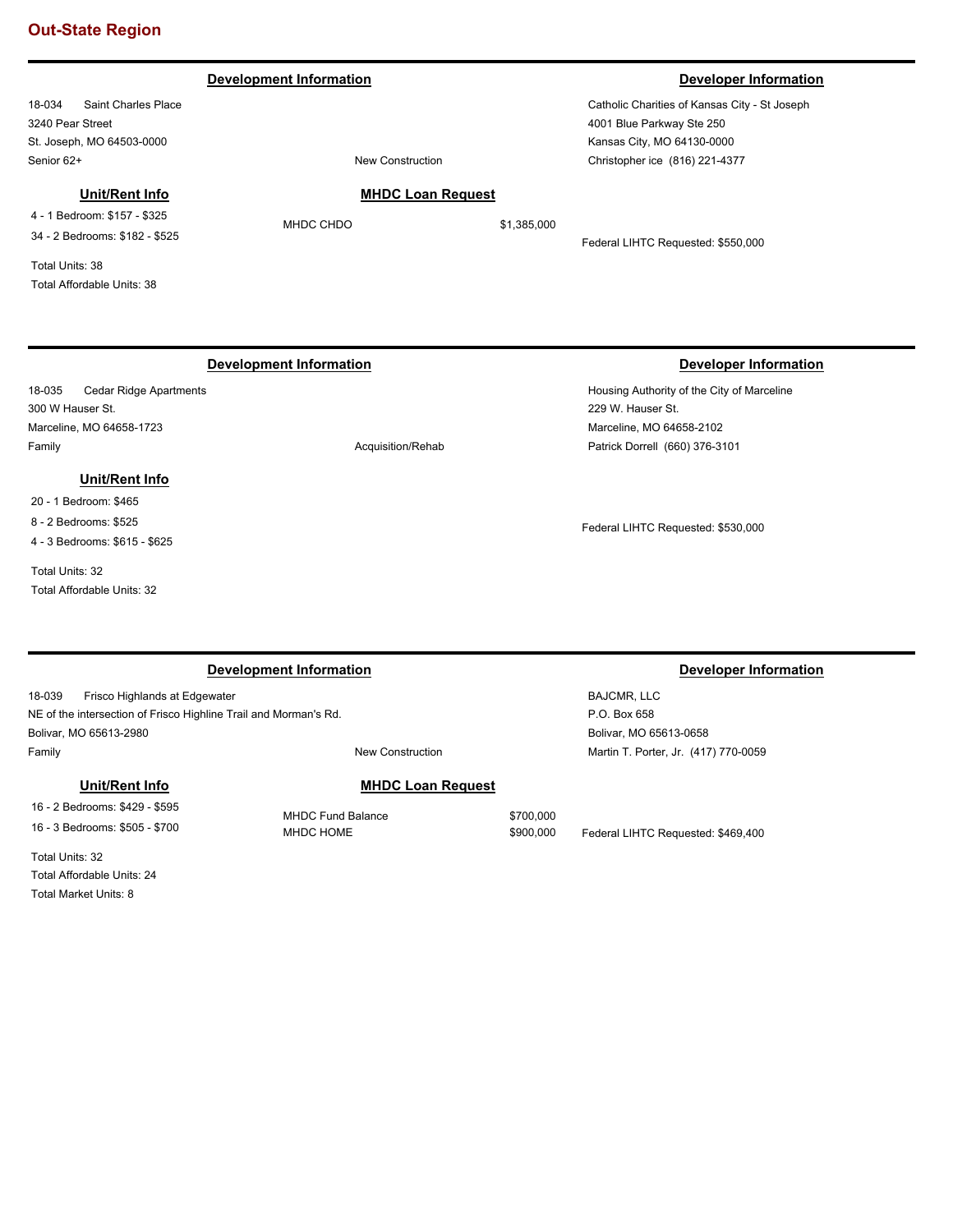### **Development Information Developer Information**

18-040 Star Vue Apartments SE of the intersection of N Kingshighway and Starview Ct. Cape Girardeau, MO 63701 Family **Family Family New Construction** 

### **Unit/Rent Info**

16 - 2 Bedrooms: \$450 - \$625 16 - 3 Bedrooms: \$540 - \$750

Total Units: 32 Total Affordable Units: 24 Total Market Units: 8

**MHDC Loan Request**

MHDC Fund Balance \$800,000

MHDC HOME  $$800,000$  Federal LIHTC Requested: \$477,000

|  | Development Information |  |
|--|-------------------------|--|
|  |                         |  |

18-042 Grand Court Apartments SE of the intersection of Grand Ave. and E Fir Rd. Carthage, MO 64836-7803 Family **Family New Construction** 

**MHDC Loan Request** MHDC Fund Balance \$700,000

## **Unit/Rent Info**

24 - 2 Bedrooms: \$425 - \$590 12 - 3 Bedrooms: \$500 - \$695

Total Units: 36 Total Affordable Units: 28 Total Market Units: 8

18-043 Laurie Family, LP **Development Information Developer Information** 

647 Hwy O Laurie, MO 65036

### **Unit/Rent Info**

12 - 1 Bedroom: \$460 12 - 2 Bedrooms: \$530

Total Units: 24 Total Affordable Units: 22 Total Market Units: 2

# **MHDC Loan Request**

MHDC Select \$450,000

Federal LIHTC Requested: \$241,000

# **Developer Information**

Holden Communities, LLC P.O. Box 397, 718 West Business Hwy 60, Suite C Dexter, MO 63841-1005 Ryan Holden (573) 820-2466

MHDC HOME  $$850,000$  Federal LIHTC Requested: \$529,000

Cydecton Investments, L.L.C. 1800 N. Westwoods Blvd. Poplar Bluff, MO 63901 Nathan Maurer (573) 718-1895

Family **Family Acquisition/Rehab** 

Starview Development, LLC 1927 North Kingshighway Street Cape Girardeau, MO 63701-2125 Bradley J. Schlosser (573) 450-0107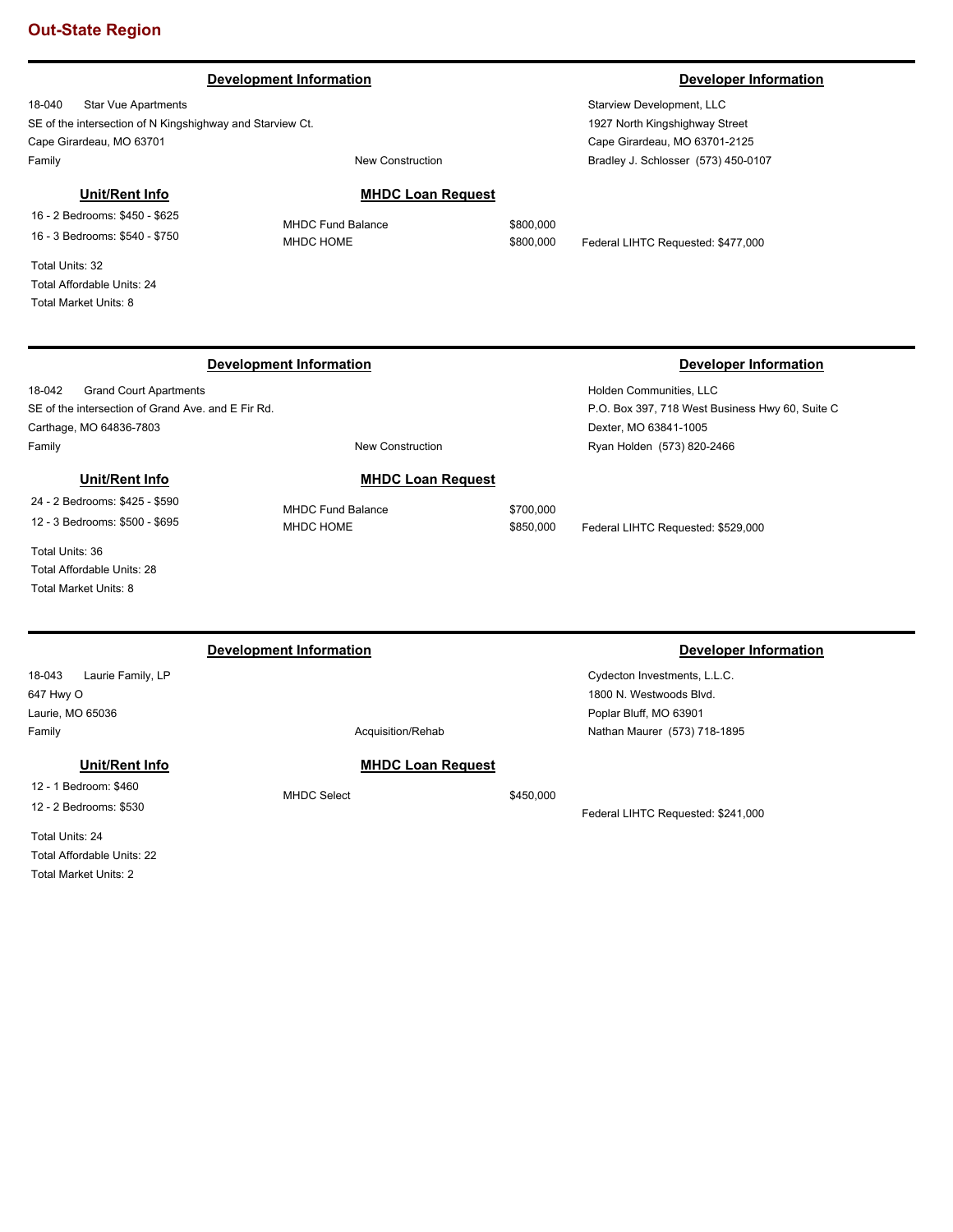### **Development Information Developer Information**

18-044 Trail Ridge Villas 200 yds east of US Hwy 169 and 300 yards north of Pickett Rd. St. Joseph, MO 64503-1643 Senior 55+ New Construction

### **MHDC Loan Request**

Total Units: 36 Total Affordable Units: 36

8 - 1 Bedroom: \$408 - \$480 28 - 2 Bedrooms: \$510 - \$600

**Unit/Rent Info**

18-045 Westport Village 911 S Apache Dr. Marshall, MO 65340 Senior 55+ Acquisition/Rehabition Acquisition/Rehabition Acquisition/Rehabition **MHDC Loan Request Unit/Rent Info**

## 24 - 1 Bedroom: \$490

Total Units: 24 Total Affordable Units: 22 Total Market Units: 2

### **Development Information Developer Information**

18-046 Trade Center Apartments 5011 Old Lohman Rd. Jefferson City, MO 65109 Family **New Construction** 

### **Unit/Rent Info**

20 - 2 Bedrooms: \$460 - \$645 12 - 3 Bedrooms: \$570 - \$795

Total Units: 32 Total Affordable Units: 25 Total Market Units: 7

**MHDC Loan Request**

MHDC Fund Balance \$700,000

MHDC HOME  $$859,000$  Federal LIHTC Requested: \$489,500

Missouri Valley Community Action Agency

Federal LIHTC Requested: \$242,000

Pointe Royale Development, Inc. 205 West Walnut Street Springfield, MO 65806

Thomas J. Carlson (427) 447-6303

O'Reilly Development Company, LLC 5051 S. National Ave, Suite 4-100 Springfield, MO 65810-2878 Denise Heintz (417) 893-6006

**Development Information Developer Information** 

MHDC HOME \$750,000 MHDC HOME  $$900,000$  Federal LIHTC Requested: \$539,000

1415 S. Odell

Marshall, MO 65340 Angie Stoll (660) 886-7476

MHDC CHDO \$374,000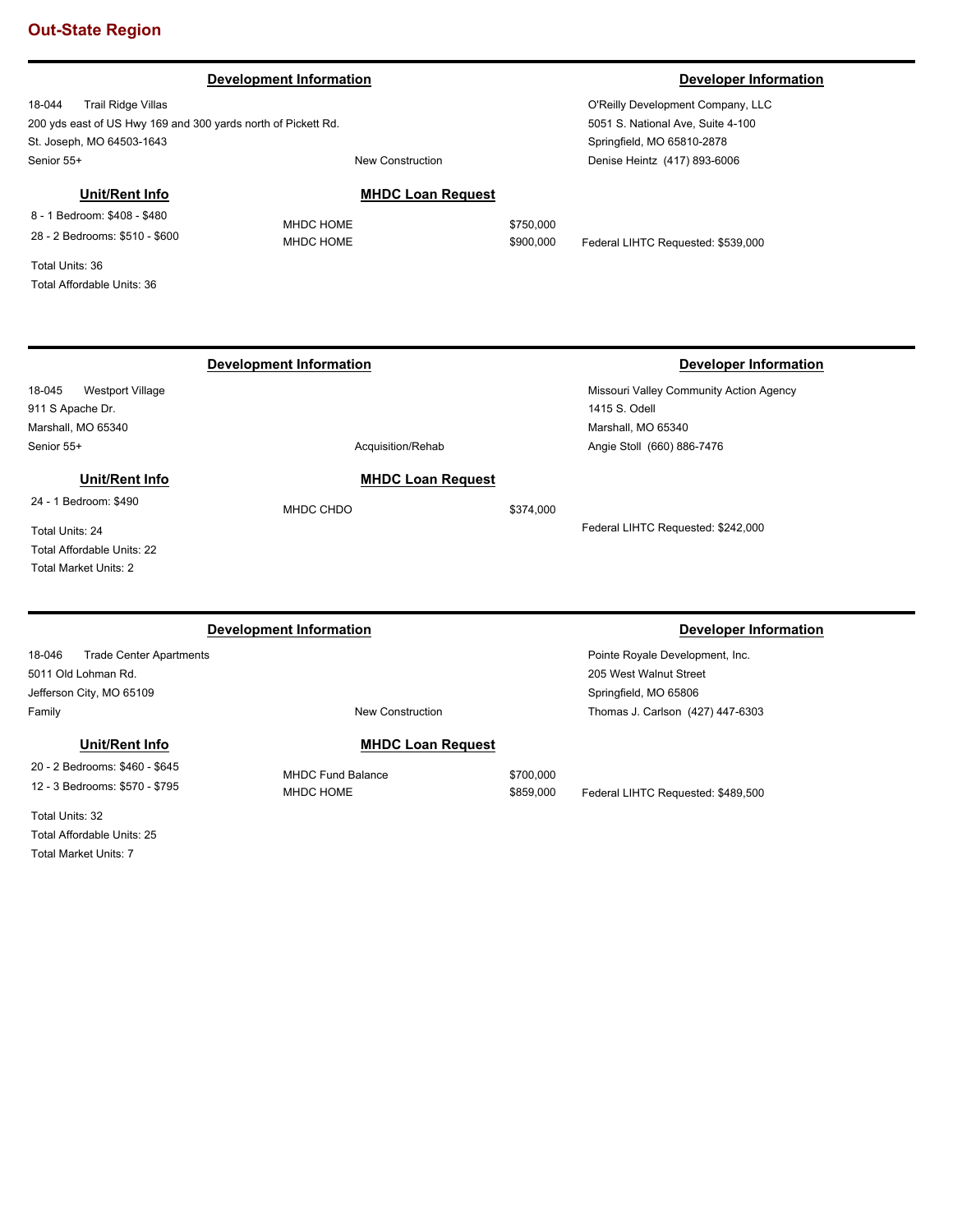# **Development Information Developer Information**

18-047 The Villas at Robert West side of VFW Memorial Drive near the intersection of VFW Memorial Dr. and Missouri Ave. St. Robert, MO 65584-4790 Senior 55+ New Construction

O'Reilly Development Company, LLC 5051 S. National Ave., Suite 4-100 Springfield, MO 65810-2878 Denise Heintz (417) 893-6006

# **Unit/Rent Info**

40 - 2 Bedrooms: \$425 - \$530

Total Units: 40 Total Affordable Units: 40

# **MHDC Loan Request**

MHDC HOME \$300,000

MHDC HOME  $$1,400,000$  Federal LIHTC Requested: \$571,000

# **Development Information Developer Information**

18-048 Keeth Village 309 W. Keeth St. Crocker, MO 65452 Family **Acquisition/Rehab Acquisition/Rehab** 

### **Unit/Rent Info**

8 - 1 Bedroom: \$440 8 - 2 Bedrooms: \$520

Total Units: 16

Total Affordable Units: 16

### **Development Information Developer Information**

18-049 Diamond Senior Apartments of Potosi Proposed intersection of Memorial Dr. and Jokerst Dr. Potosi, MO 63664 Senior 55+ New Construction

# **Unit/Rent Info**

32 - 2 Bedrooms: \$467 - \$550

Total Units: 32 Total Affordable Units: 32

# **MHDC Loan Request**

MHDC HOME \$290,000

HRM Development, L.L.C. (WBE) 16284 Westwoods Business Park Ellisville, MO 63021 Debra Giffin (636) 527-2003

Federal LIHTC Requested: \$190,000

3 Diamond Development, LLC 6677 N. Lincoln Ave., Suite 400 Lincolnwood, IL 60712-3619 Ben Porush (847) 677-7206

**MHDC Loan Request**

# MHDC Fund Balance \$500,000

MHDC HOME  $$900,000$  Federal LIHTC Requested: \$457,000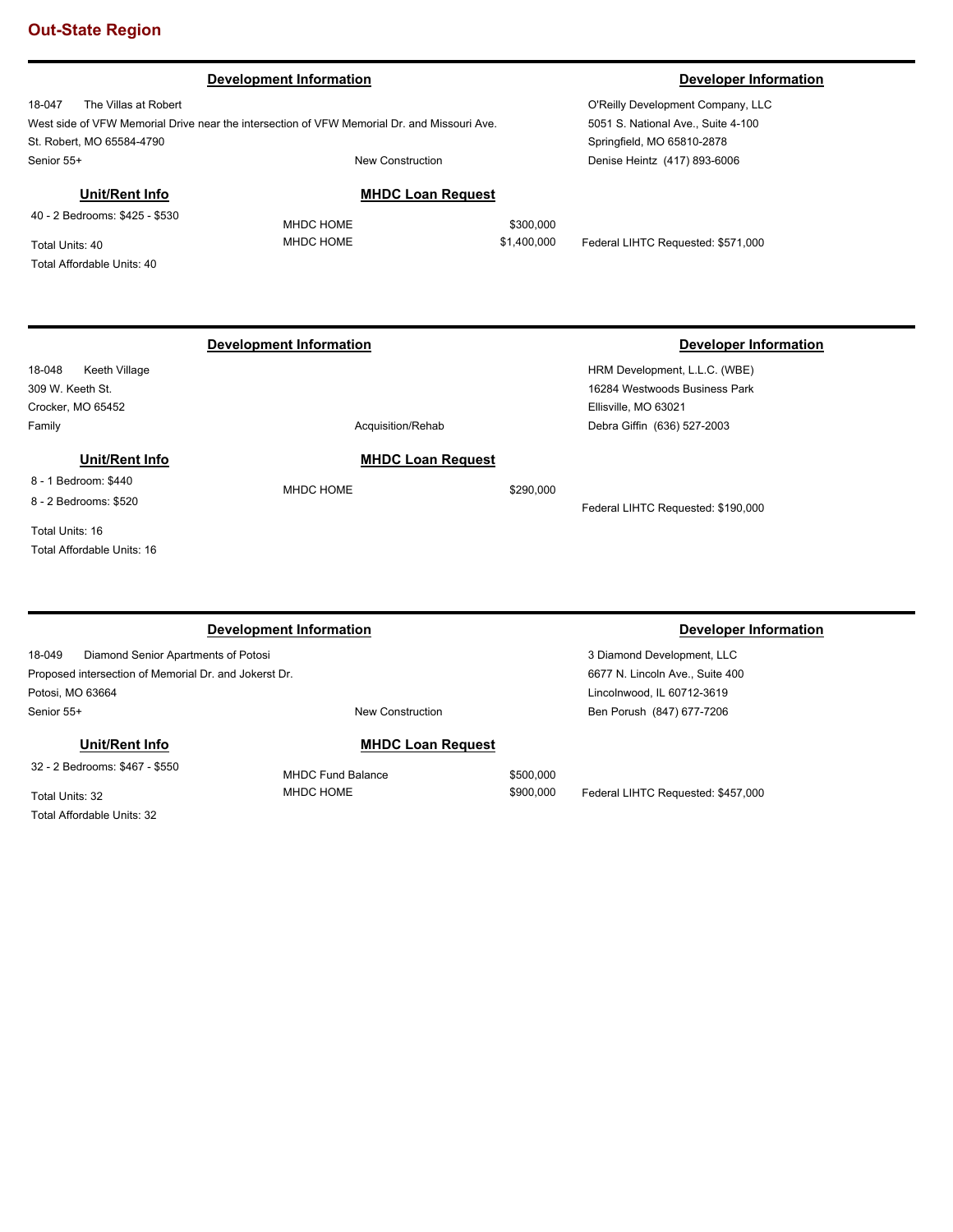### 18-050 Aurora Senior Villas 125 W Hadley St. Aurora, MO 65605 Cydecton Investments, LLC 1800 N. Westwoods Poplar Bluff, MO 63901 Senior 55+ New Construction **Development Information Developer Information** Nathan Maurer (573) 718-1895 **MHDC Loan Request** MHDC HOME \$1,050,000 Federal LIHTC Requested: \$354,000 **Unit/Rent Info** 24 - 2 Bedrooms: \$426 - \$515 Total Units: 24 Total Affordable Units: 24 18-051 Versailles Apartments 700 W 2nd St. Versailles, MO 65084 Southeast Holdings L.L.C. P.O. Box 655 Dexter, MO 63841 Family **Acquisition/Rehab Acquisition/Rehab Development Information Developer Information** Matt Mills (573) 421-3116 **MHDC Loan Request** MHDC HOME \$470,000 Federal LIHTC Requested: \$432,000 **Unit/Rent Info** 20 - 1 Bedroom: \$445 24 - 2 Bedrooms: \$510 - \$560 Total Units: 44 Total Affordable Units: 42 Total Market Units: 2 18-053 Kodiak Village NW of Kodiak Rd. and Laura Ln. Neosho, MO 64850-6841 Holden Communities, LLC P.O. Box 397, 718 West Business Hwy 60, Suite C Dexter, MO 63841-1005 **Development Information Developer Information**

# **Unit/Rent Info**

22 - 2 Bedrooms: \$425 - \$590 14 - 3 Bedrooms: \$505 - \$700

Total Units: 36 Total Affordable Units: 28 Total Market Units: 8

Family **Family Family New Construction** 

# **MHDC Loan Request**

MHDC Fund Balance \$800,000 MHDC HOME  $$750,000$  Federal LIHTC Requested: \$551,000

Ryan Holden (573) 820-2466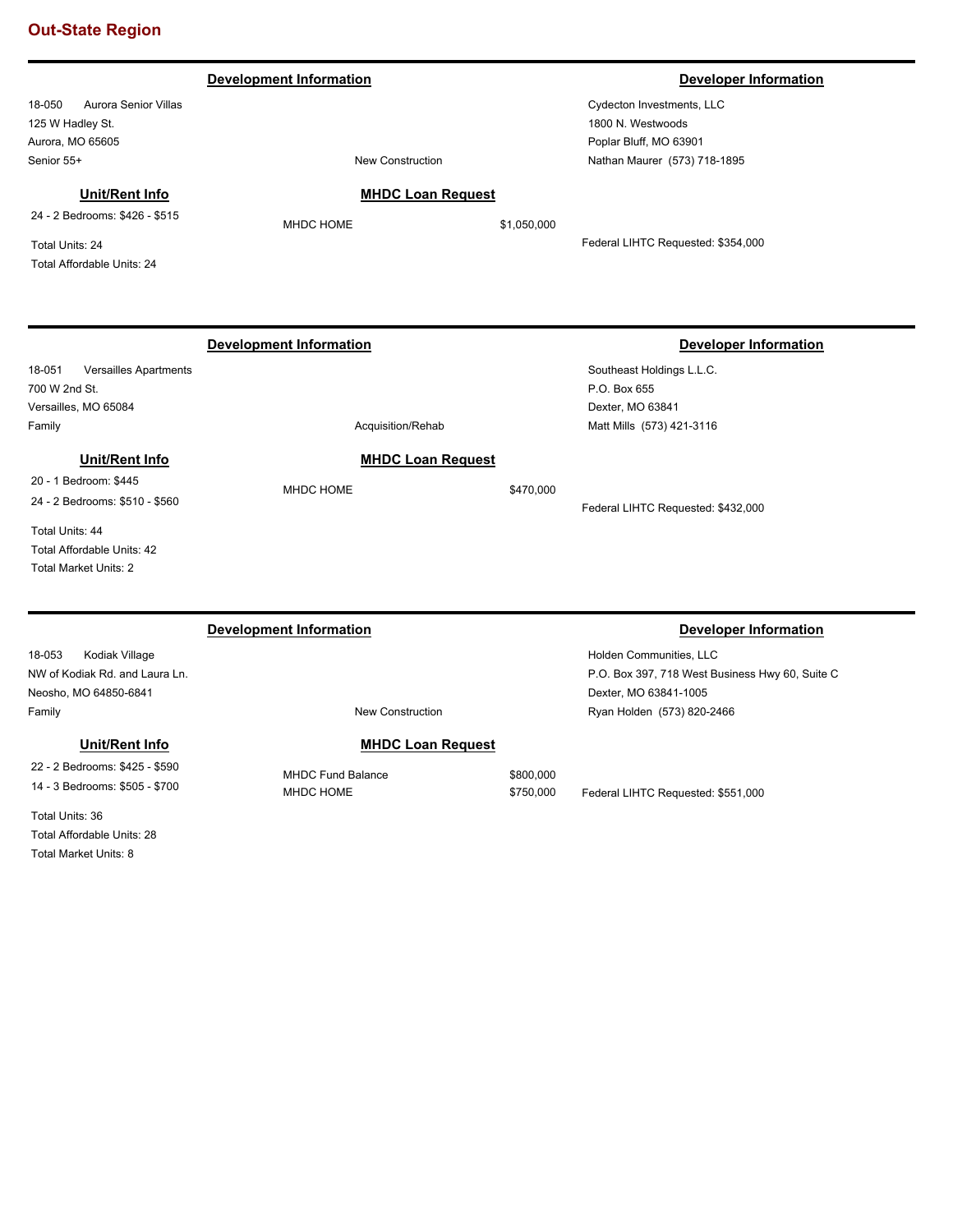**Development Information Developer Information** 

18-054 Sierra Villas East of 402 E. Evergreen Cameron, MO 64429 Senior 55+ New Construction

# **Unit/Rent Info**

32 - 2 Bedrooms: \$400 - \$590

Total Units: 32 Total Affordable Units: 32

HRM Development, LLC (WBE) 16284 Westwoods Business Park Ellisville, MO 63021 Debra Giffin (636) 527-2003

## **MHDC Loan Request**

**MHDC Loan Request**

MHDC Fund Balance \$646,000

MHDC HOME  $$900,000$  Federal LIHTC Requested: \$478,000

# **Development Information Developer Information**

18-063 Freedom House I 107 N William St. Columbia, MO 65201-7761 Family **New Construction** 

# **Unit/Rent Info**

9 - 1 Bedroom: \$937 4 - 2 Bedrooms: \$1,123

Total Units: 13

Total Affordable Units: 13

18-064 Tannehill Apartments 101 N Johnson St. Moberly, MO 65270-1303 The Siedlund Company 1425 South 18th Street St. Louis, MO 63104-2501 Senior 55+ New + Rehab **Development Information Developer Information** Kenneth Nuernberger (314) 571-7644 **MHDC Loan Request** MHDC HOME \$900,000 Federal LIHTC Requested: \$890,000 **Unit/Rent Info** 3 - 1 Bedroom: \$455 39 - 2 Bedrooms: \$505

Total Units: 42 Total Affordable Units: 42

ND Consulting Group, LLC 1425 S. 18th Street St. Louis, MO 63104-2501 Ken Nuernberger (314) 571-7646

MHDC HOME  $$500,000$  Federal LIHTC Requested: \$0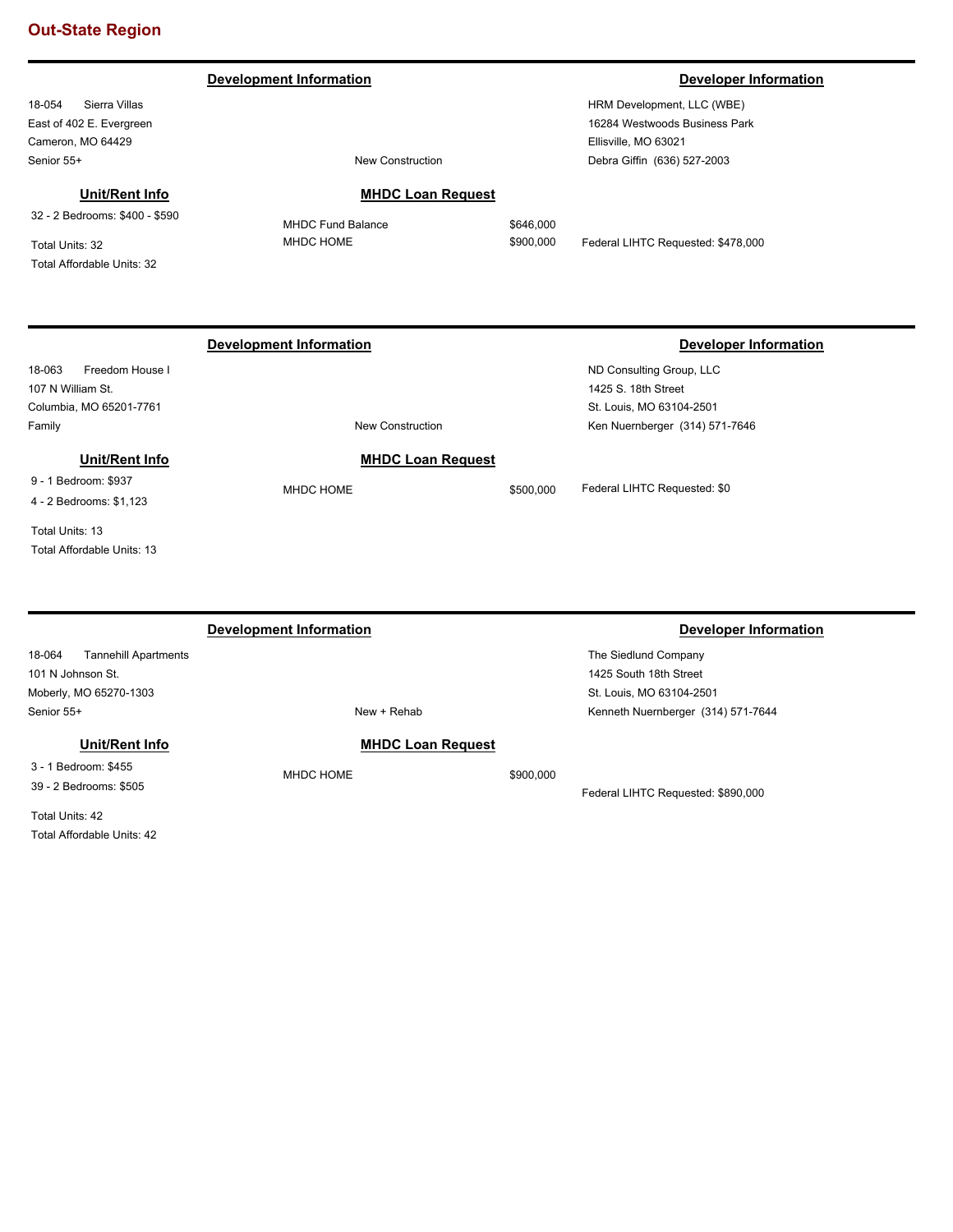### **Development Information Developer Information**

18-065 Tallgrass Square 2nd and Gulf St. Lamar, MO 64759 Family **Family Family New Construction** 

### **Unit/Rent Info**

16 - 2 Bedrooms: \$580 - \$610 8 - 3 Bedrooms: \$635 - \$675

Total Units: 24 Total Affordable Units: 24

# **WITHDRAWN**

Prairie Fire Development Group, LLC 770 E 5th Street Kansas City, MO 64106 Kelley Hrabe (816) 686-2416

Federal LIHTC Requested: \$410,873

18-067 Sunrise Senior Estates Extention of 4th St. at Hickory St. Camdenton, MO 65020-6891 Senior 55+ New Construction

**MHDC Loan Request**

# **Unit/Rent Info**

6 - 1 Bedroom: \$390 34 - 2 Bedrooms: \$475

Total Units: 40 Total Affordable Units: 40 MHDC Fund Balance \$275,000

# **Development Information Developer Information**

Revelation Construction and Development, LLC P.O. Box 1509 Linn Creek, MO 65052-1509 Matthew P. Breuer (573) 434-6213

MHDC HOME  $$400,000$  Federal LIHTC Requested: \$635,000

Springfield, MO 65804

# **Development Information Developer Information**

# 18-068 Nicholas Court 1300 W Snyder Blvd. Nixa, MO 65714

# **MHDC Loan Request**

MHDC HOME \$600,000

# MHDC Other  $$350,000$  Federal LIHTC Requested: \$745,000

Affordable Homes Development, Inc. 2659 E. Normandy St., Suite 100

Marie Carmichael (417) 865-3321

Total Units: 39 Total Affordable Units: 38

4 - 1 Bedroom: \$261 - \$395 24 - 2 Bedrooms: \$308 - \$525 11 - 3 Bedrooms: \$570

**Unit/Rent Info**

Total Market Units: 1

# Family **Family Family New Construction**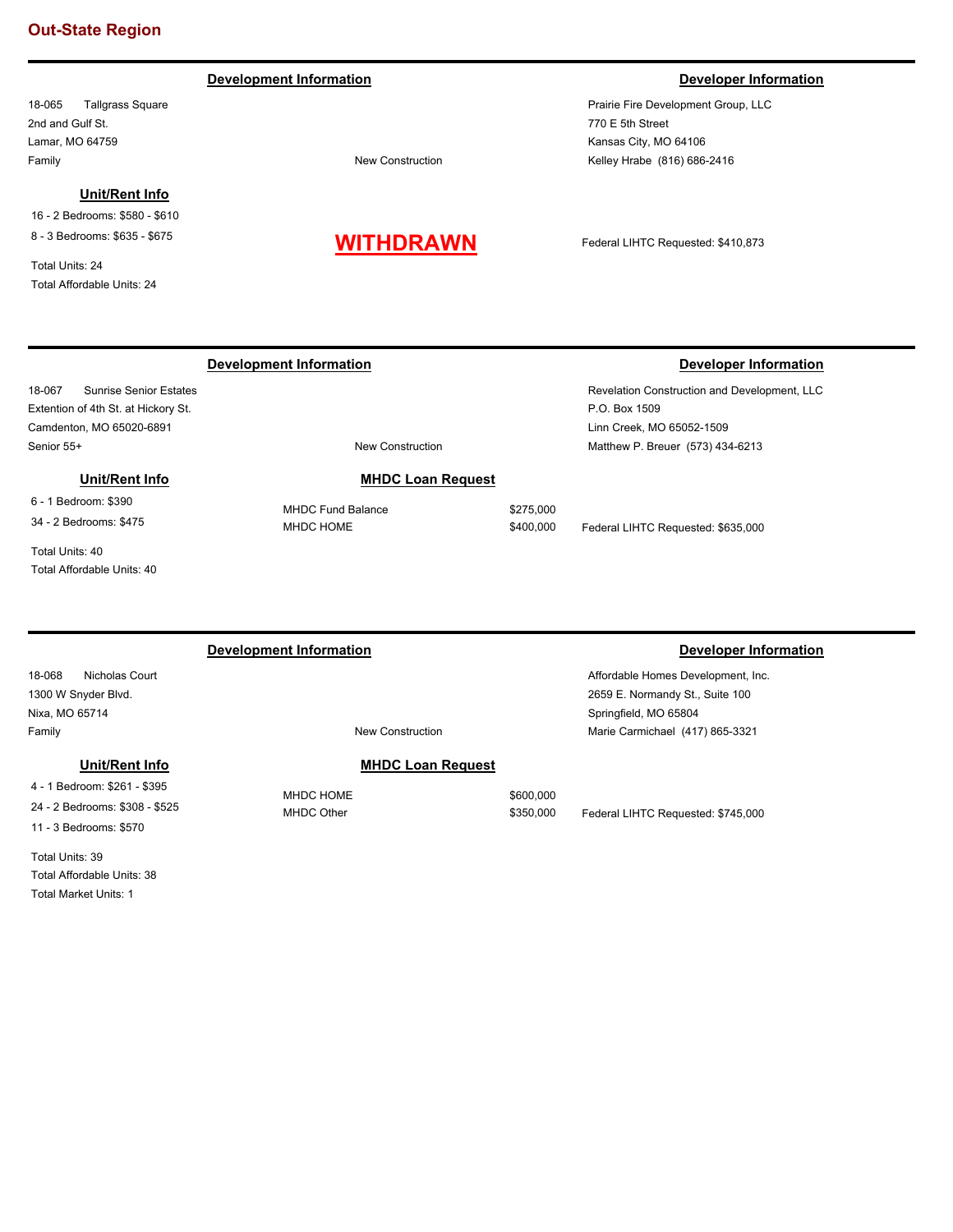### **Development Information Developer Information Developer Information**

18-069 The Crescent at Osage Beach Parkwood Circle Osage Beach, MO 65065 Senior 55+ New Construction

# **Unit/Rent Info**

6 - Studio: \$384 - \$452 22 - 1 Bedroom: \$431 - \$507 12 - 2 Bedrooms: \$485 - \$571

Total Units: 40 Total Affordable Units: 40

**MHDC Loan Request**

MHDC HOME \$1,297,000

Federal LIHTC Requested: \$553,537

|                                | Development Information | Developer Information       |
|--------------------------------|-------------------------|-----------------------------|
| 18-070<br>Capitol Avenue Lofts |                         | Vecino Group, LLC           |
| 1101 E. Capitol Ave.           |                         | 305 W. Commercial Street    |
| Jefferson City, MO 65101-4046  |                         | Springfield, MO 65803-2667  |
| Family                         | Acquisition/Rehab       | Stacy Jurado (417) 720-1577 |

## **Unit/Rent Info**

4 - Studio: \$369 - \$435 35 - 1 Bedroom: \$429 - \$520 20 - 2 Bedrooms: \$509 - \$599 10 - 3 Bedrooms: \$594 - \$699

Total Units: 69 Total Affordable Units: 50 Total Market Units: 19

## **Development Information Developer Information**

18-072 Scenic Meadows SE Corner of S Scenic Ave. and W Delmar St. Springfield, MO 65802 Senior 62+ New Construction

# **Unit/Rent Info**

36 - 1 Bedroom: \$425 - \$525 18 - 2 Bedrooms: \$515 - \$625

Total Units: 54 Total Affordable Units: 54

TerraVest Development Corp. 302 Campusview Dr. Suite 211 Columbia, MO 65203 Jay Burchfield (573) 875-5151

Federal LIHTC Requested: \$836,000

Federal LIHTC Requested: \$999,518

Capstone Development Group, LLC 3701 Lindell Blvd St Louis, MO 63108-3425 Jela Dilber (314) 783-2150

**MHDC Loan Request** MHDC Fund Balance \$1,350,591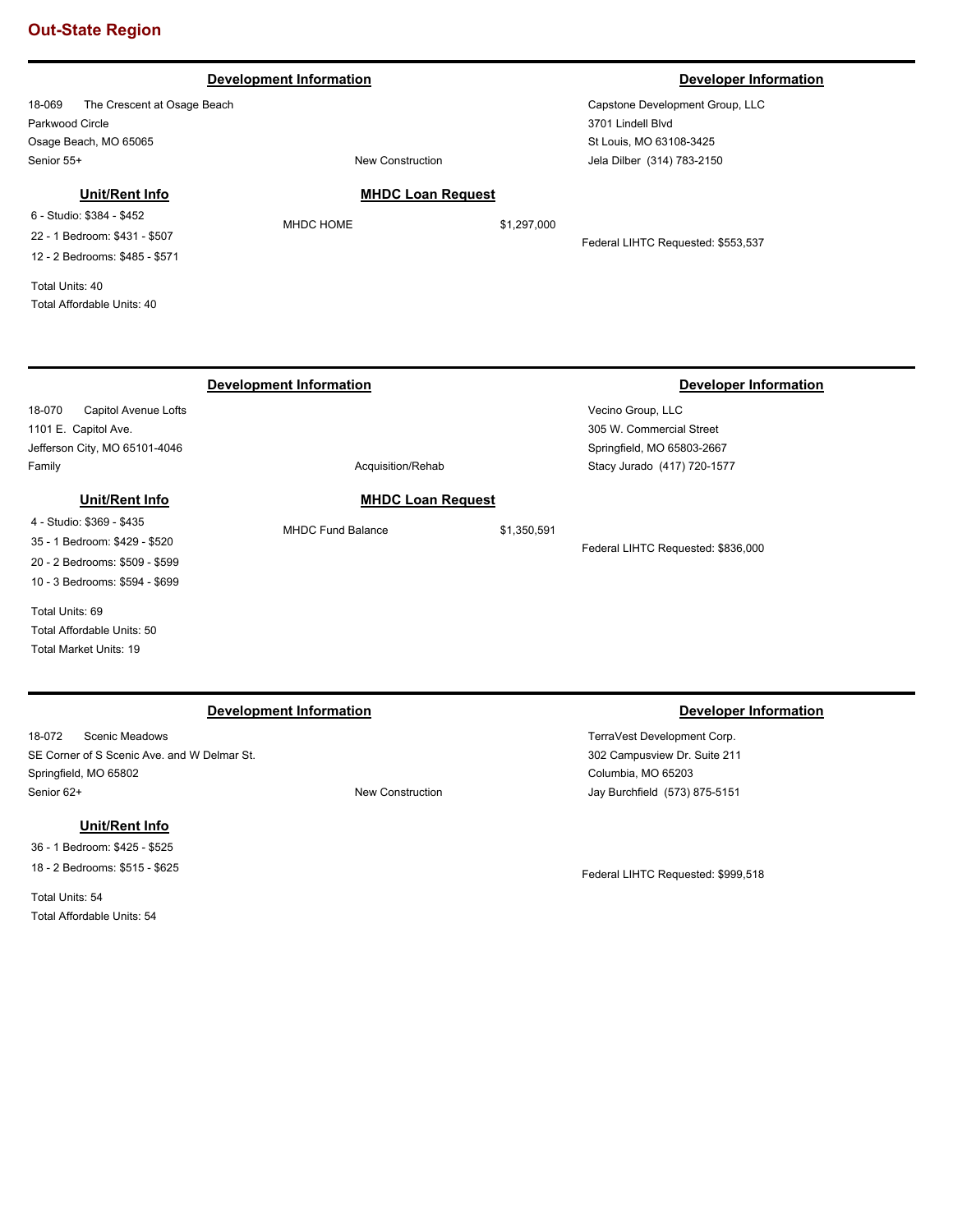|                                                                                                                                                                    | <b>Development Information</b>                                                                                      |             | <b>Developer Information</b>                                                                                                        |
|--------------------------------------------------------------------------------------------------------------------------------------------------------------------|---------------------------------------------------------------------------------------------------------------------|-------------|-------------------------------------------------------------------------------------------------------------------------------------|
| Y Gardens<br>18-073<br>Springfield, MO 65802-3626<br>Family                                                                                                        | On east side of lot of 730 N National Ave. at E Chestnut Expy./N Prospect Ave./Bob Barker Blvd.<br>New Construction |             | Creason Development, LLC<br>1900 E Lark Lane<br>Nixa, MO 65714-7366<br>Tammi Creason, Member (417) 224-3035                         |
| Unit/Rent Info<br>18 - 1 Bedroom: \$415 - \$620<br>23 - 2 Bedrooms: \$525 - \$740<br>Total Units: 41<br>Total Affordable Units: 38<br><b>Total Market Units: 3</b> | <b>MHDC Loan Request</b><br><b>MHDC Fund Balance</b>                                                                | \$590,000   | Federal LIHTC Requested: \$617,500                                                                                                  |
|                                                                                                                                                                    | <b>Development Information</b>                                                                                      |             | <b>Developer Information</b>                                                                                                        |
| 18-075<br><b>Freedom Trails</b><br>Intersecton of Zeigenbein & Phillips<br>St. Robert, MO 65584<br>Family                                                          | <b>New Construction</b>                                                                                             |             | Four Corners Development, LLC<br>3556 S. Culpepper, Suite 4<br>Springfield, MO 65804-4252<br>J. Ryan Hamilton (417) 882-1701        |
| Unit/Rent Info<br>32 - 2 Bedrooms: \$600 - \$700                                                                                                                   | <b>MHDC Loan Request</b><br><b>MHDC Fund Balance</b>                                                                | \$2,500,000 |                                                                                                                                     |
| 16 - 3 Bedrooms: \$700 - \$800<br>Total Units: 48<br>Total Affordable Units: 38<br>Total Market Units: 10                                                          |                                                                                                                     |             | Federal LIHTC Requested: \$710,000                                                                                                  |
|                                                                                                                                                                    | <b>Development Information</b>                                                                                      |             | <b>Developer Information</b>                                                                                                        |
| 18-076<br>Dogwood Trails<br>MO Hwy 39 and Todd Ln.<br>Mt. Vernon, MO 65712<br>Family                                                                               | <b>New Construction</b>                                                                                             |             | Four Corners Development, LLC<br>3556 S. Culpepper Circle, Suite 4<br>Springfield, MO 65804-4252<br>J. Ryan Hamilton (417) 882-1701 |
| Unit/Rent Info<br>32 - 2 Bedrooms: \$480 - \$600<br>16 - 3 Bedrooms: \$545 - \$700<br>Total Units: 48                                                              | <b>MHDC Loan Request</b><br><b>MHDC Fund Balance</b>                                                                | \$1,900,000 | Federal LIHTC Requested: \$770,000                                                                                                  |

Total Units: 48 Total Affordable Units: 40 Total Market Units: 8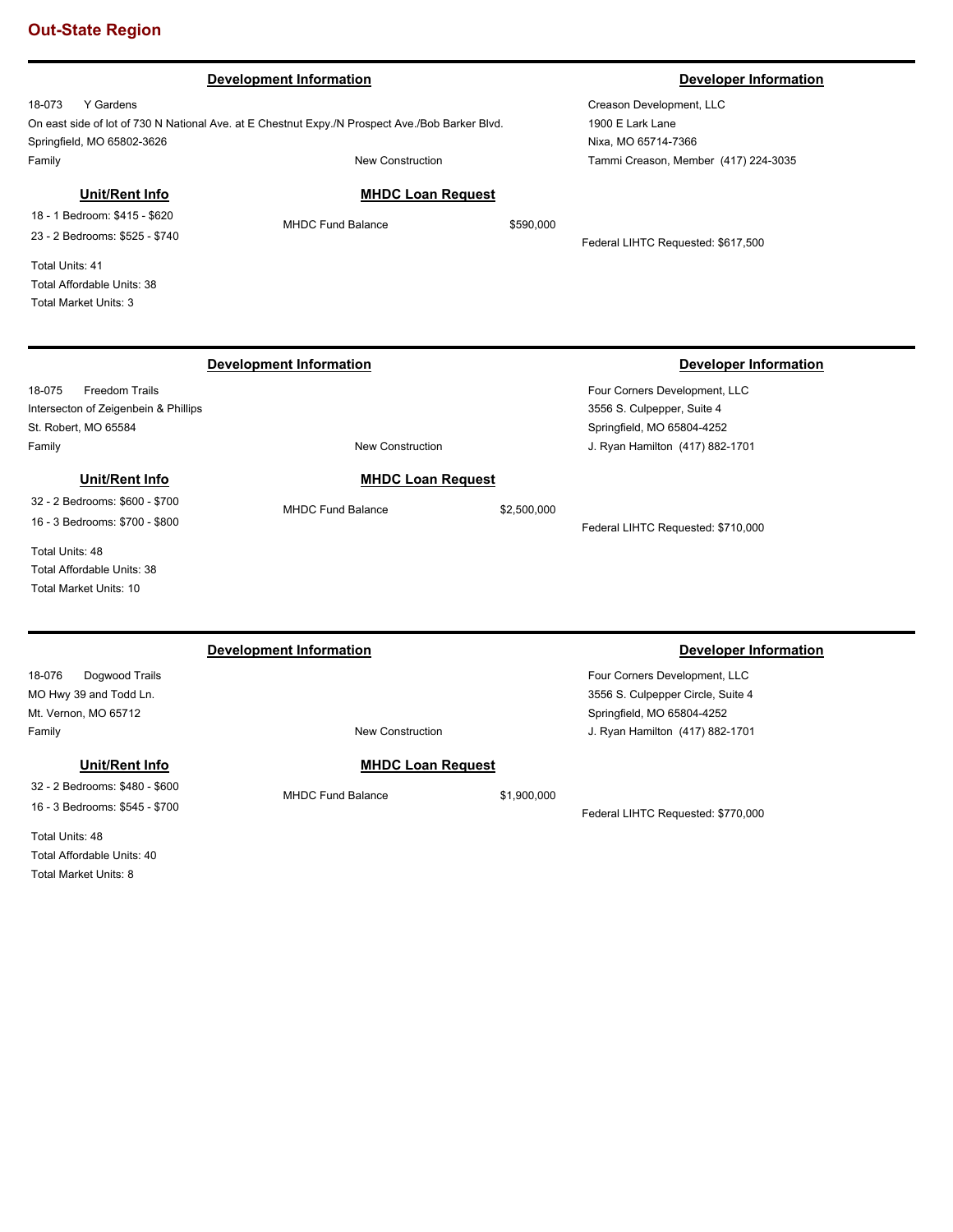### **Development Information Developer Information**

18-077 Valley Trails MO Hwy H and E Valley Water Mill Rd. Springfield, MO 65803 Family **Family Family New Construction** 

**Unit/Rent Info** 24 - 2 Bedrooms: \$500 - \$700 24 - 3 Bedrooms: \$620 - \$800

Total Units: 48 Total Affordable Units: 38 Total Market Units: 10

# **MHDC Loan Request**

MHDC Fund Balance \$2,160,000

Federal LIHTC Requested: \$749,155

Total Affordable Units: 34 Total Market Units: 10

# **Development Information Developer Information**

18-079 Cameron Senior Patio Homes South West St. Cameron, MO 64429 Senior 55+ New Construction

**Unit/Rent Info** 34 - 2 Bedrooms: \$285 - \$550

Total Units: 34

Total Affordable Units: 34

# **MHDC Loan Request**

Missouri National Guard Foundation 2302 Militia Drive Jefferson City, MO 65101-1203

Joel Denney (573) 819-1353

MHDC Fund Balance \$800,000 MHDC HOME  $$400,000$  Federal LIHTC Requested: \$498,000

# 3556 S. Culpepper Circle, Suite 4

Springfield, MO 65804-4252 J. Ryan Hamilton (417) 882-1701

Four Corners Development, LLC

### 18-078 Eagle Park Estates 695 N. Gregg Rd. Nixa, MO 65714-8539 Housing Plus, LLC 1525 E. Republic Road, Suite B100 Springfield, MO 65804-6583 Family **Family New Construction Development Information Developer Information** Becky Selle (417) 887-6682 **MHDC Loan Request** MHDC Fund Balance \$1,000,000 MHDC HOME  $$815,000$  Federal LIHTC Requested: \$687,000 **Unit/Rent Info** 22 - 2 Bedrooms: \$500 - \$630 22 - 3 Bedrooms: \$620 - \$730 Total Units: 44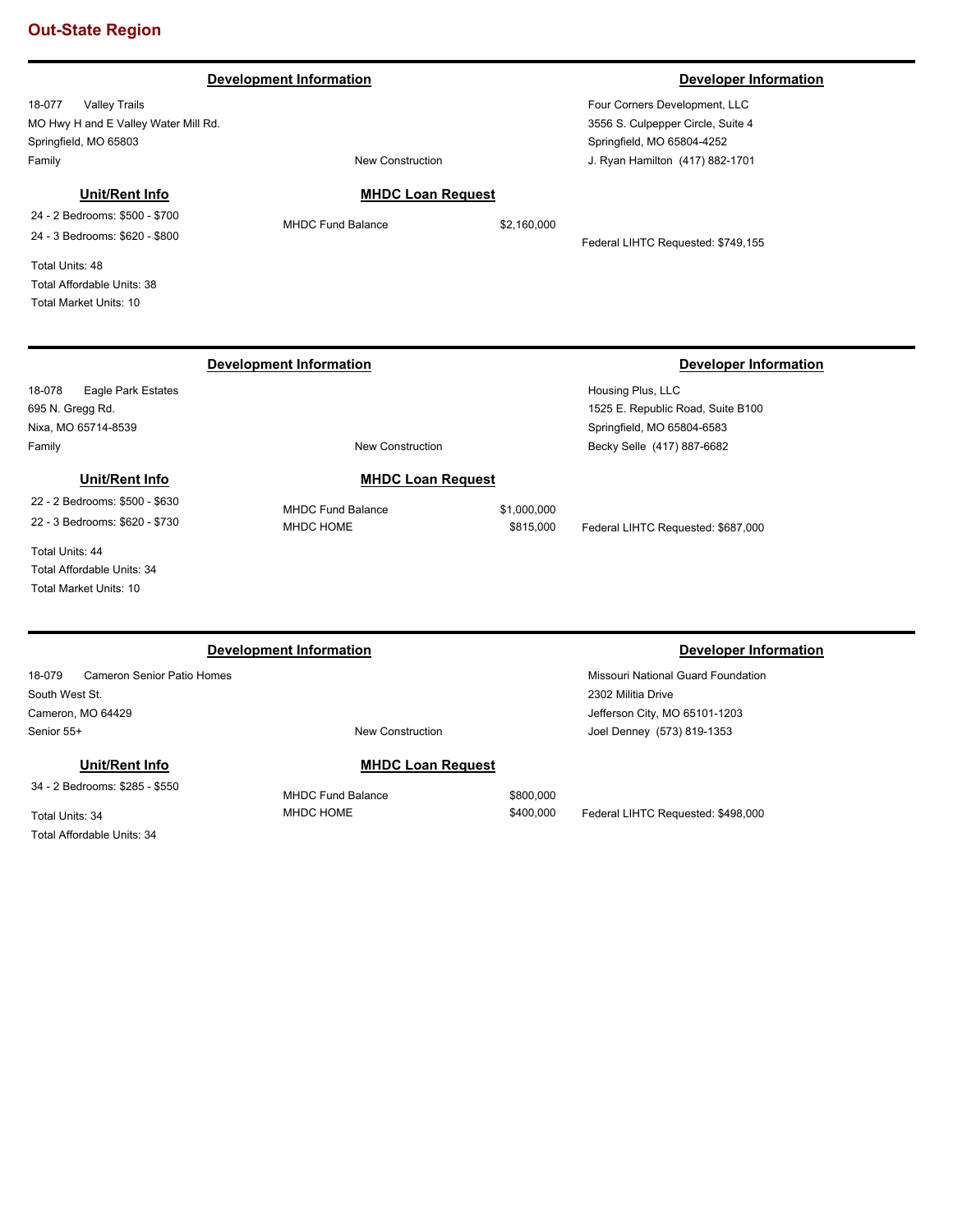**Development Information Developer Information** 

18-084 Spring Hill Villas 500 N Pinecrest St. Buffalo, MO 65622-7100 Senior 55+ New Construction

# **Unit/Rent Info**

32 - 2 Bedrooms: \$475 - \$545

Total Units: 32 Total Affordable Units: 32

Housing Plus, LLC 1525 E. Republic Road, Suite B100 Springfield, MO 65804-6583 Becky Selle (417) 887-6682

## **MHDC Loan Request**

MHDC Fund Balance \$825,000

MHDC HOME  $$525,000$  Federal LIHTC Requested: \$521,000

Ventura Inudustries LLC 597 Vail Drive

Jackson, MO 63755-3296

Zachariah Ventura (573) 837-5055

Federal LIHTC Requested: \$510,000

# **Development Information Developer Information**

18-090 Hickory Hills Apartments, LLC 607 High St. Marble Hill, MO 63764-9746 Senior 62+ Acquisition/Rehabition 62+

# **Unit/Rent Info**

48 - 1 Bedroom: \$325

Total Units: 48 Total Affordable Units: 48

MHDC HOME \$300,000

# **Development Information Developer Information Developer Information**

RCH Development, INC. and Cape Area Housing Development Cc 2201 Walton Dr. Jackson, MO 63755-2300 Chad Hartle (573) 576-5433

### **Unit/Rent Info**

Family **Family New Construction** 

40 - 2 Bedrooms: \$450 - \$607

18-091 Liberty Apartments

835 Beaudean Ave. Cape Girardeau, MO 63702

Total Units: 40 Total Affordable Units: 40

# **MHDC Loan Request**

MHDC HOME \$709,000

MHDC Other  $$405,000$  Federal LIHTC Requested: \$698,000

# **MHDC Loan Request**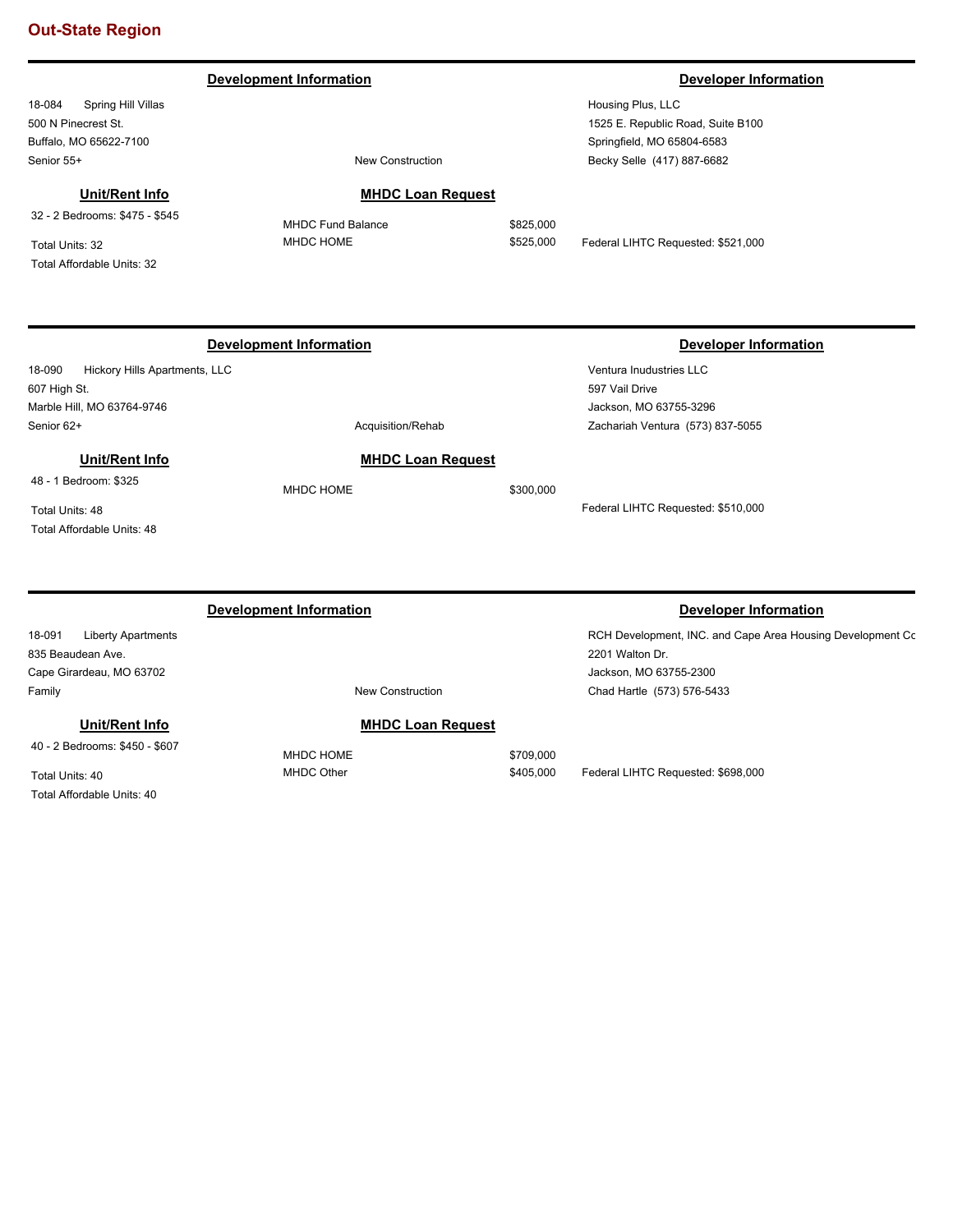**Development Information Developer Information** 

18-096 Winchester Pointe N of 3404 W. 10th St. Sedalia, MO 65301 Family **Family Family New Construction** 

Herman & Kittle Properties, Inc. 500 E. 96th Street, Suite 300 Indianapolis, IN 46240-3778 Jeffrey L. Kittle (317) 846-3111

# **Unit/Rent Info**

18 - 1 Bedroom: \$394 - \$498 24 - 2 Bedrooms: \$458 - \$582 8 - 3 Bedrooms: \$650

Total Units: 50 Total Affordable Units: 50

# **MHDC Loan Request**

MHDC Fund Balance \$900,000

Federal LIHTC Requested: \$910,000

### 18-099 Doling School Senior Apartments 1423 W. Atlantic Springfield, MO 65803 Doling School Developer, LLC (To be formed) 1710 Fenpark, Suite #4 St Louis, MO 63026 Senior 62+ New + Rehab **Development Information Developer Information** F. Aaron Burnett (314) 304-2440 **MHDC Loan Request** MHDC HOME \$950,000 Federal LIHTC Requested: \$920,000 **Unit/Rent Info** 37 - 1 Bedroom: \$420 - \$495 11 - 2 Bedrooms: \$510 - \$595 Total Units: 48 Total Affordable Units: 48 18-100 Frisco Senior Village 300 S Oakland Ave. Bolivar, MO 65613 Parker Development, L.L.C. 1115 Illinois, Suite 1 Joplin, MO 64801-3972 Senior 55+ New Construction **Development Information Developer Information** Kevin Parker (417) 624-5552 **MHDC Loan Request** MHDC HOME \$350,000 Federal LIHTC Requested: \$858,470 **Unit/Rent Info** 14 - 1 Bedroom: \$395 - \$505 28 - 2 Bedrooms: \$485 - \$595 Total Units: 42

Total Affordable Units: 42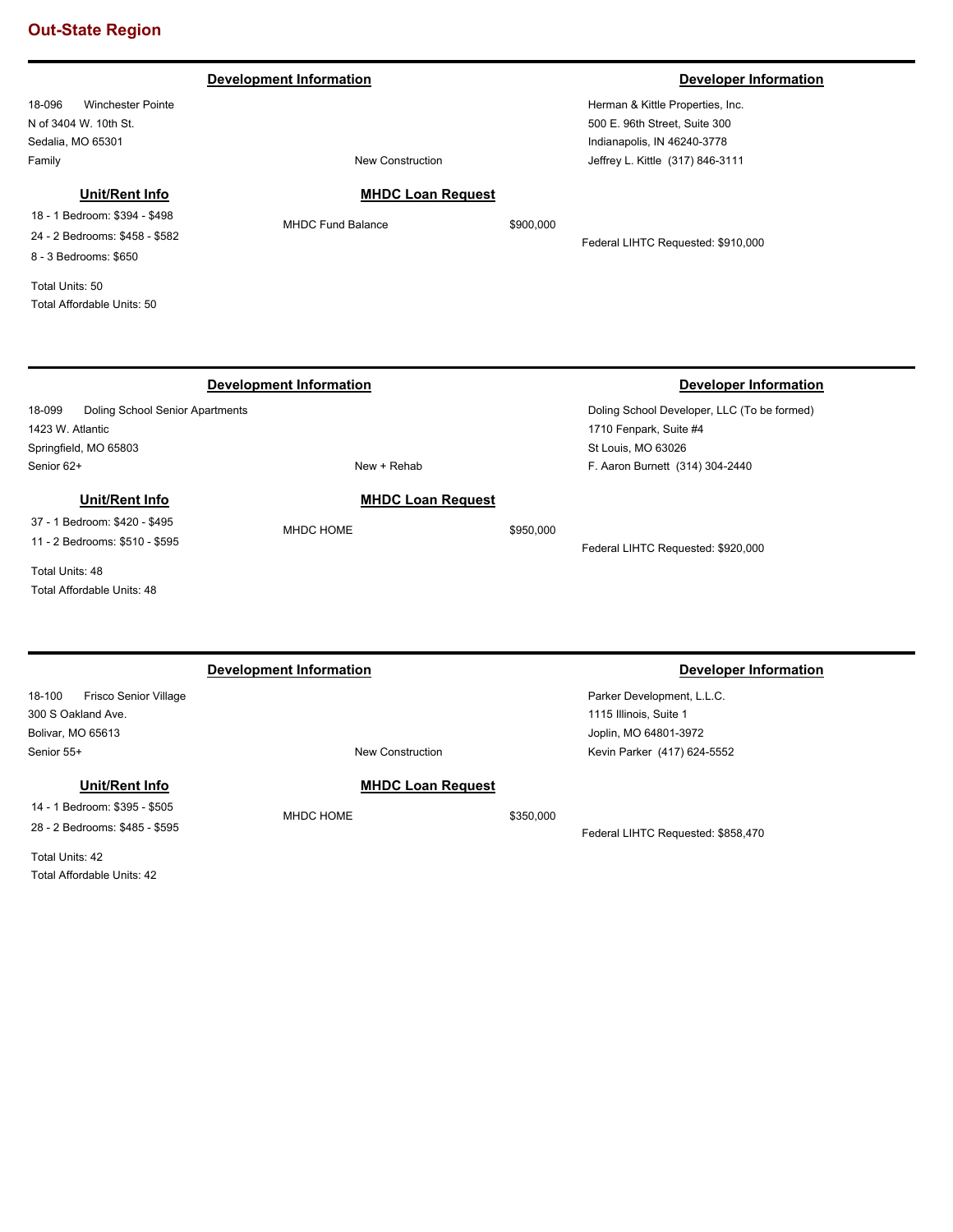## **Development Information Developer Information**

18-103 Museum Hill Homes (formerly Oakridge Apartments) 1205 Angelique St. St. Joseph, MO 64501 Family **Family Acquisition/Rehab** 

## **Unit/Rent Info**

14 - 1 Bedroom: \$552 21 - 2 Bedrooms: \$636

50 - 3 Bedrooms: \$753

13 - 4+ Bedrooms: \$809

Total Units: 98 Total Affordable Units: 98

Missouri Housing Partners, LLC 220 NW Executive Way Lees Summit, MO 64063 Matt Fulson (816) 246-9220

Federal LIHTC Requested: \$905,000

18-104 Cedar Ridge Apartments 4904 Charm Ridge Dr. Jefferson City, MO 65109 FLW, LLC 2111 B Dalton Drive Jefferson City, MO 65109 Family **New + Rehab Development Information Developer Information** Eric West (573) 635-8817 **MHDC Loan Request** MHDC HOME \$725,000 Federal LIHTC Requested: \$770,188 **Unit/Rent Info** 40 - 2 Bedrooms: \$279 - \$420 48 - 3 Bedrooms: \$323 - \$510 Total Units: 88 Total Affordable Units: 88

### **Development Information Developer Information**

18-105 Maple Pointe Apartments, LP Near 1903 AB South Business Highway 54 Fulton, MO 65251-9998 Family **Family New Construction** 

**Unit/Rent Info**

24 - 2 Bedrooms: \$415 - \$490 24 - 3 Bedrooms: \$485 - \$575

Total Units: 48 Total Affordable Units: 48

## **MHDC Loan Request**

MHDC Participation  $$425,000$ 

Federal LIHTC Requested: \$710,000

Justin Zimmerman (417) 883-1632

Zimmerman Properties, LLC 1730 E. Republic Road, Suite F Springfield, MO 65804-6519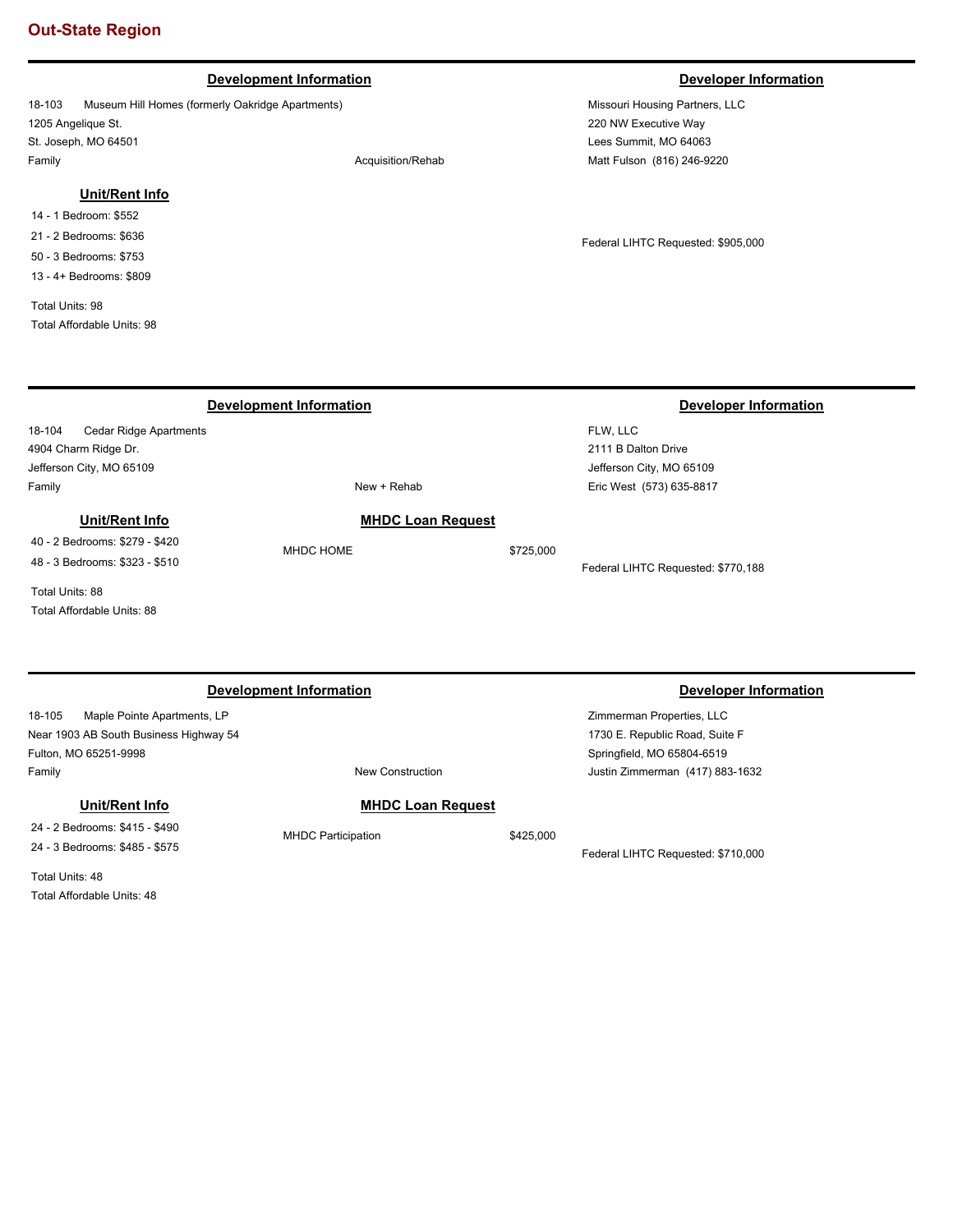|                                   | <b>Development Information</b> |           | <b>Developer Information</b>       |
|-----------------------------------|--------------------------------|-----------|------------------------------------|
| 18-107<br>Lake Villas             |                                |           | Build for Resilience, LLC          |
| Lot 2 Chauvins KK Commercial Park |                                |           | 1339 Magnolia Manor Court          |
| Osage Beach, MO 65065             |                                |           | St. Peters, MO 63303-1231          |
| Senior 62+                        | <b>New Construction</b>        |           | Adam Roberts (314) 910-2691        |
| Unit/Rent Info                    | <b>MHDC Loan Request</b>       |           |                                    |
| 38 - 2 Bedrooms: \$500            | MHDC Fund Balance              | \$850,000 |                                    |
| Total Units: 38                   |                                |           | Federal LIHTC Requested: \$710,000 |
| Total Affordable Units: 38        |                                |           |                                    |
|                                   |                                |           |                                    |
|                                   | <b>Development Information</b> |           | <b>Developer Information</b>       |
| Churchill Commons<br>18-108       |                                |           | Lizar Botogi Investments, LLC      |
| 1331 Highway 72                   |                                |           | 2601 North Bishop Avenue           |
| Rolla, MO 65401                   |                                |           | Rolla, MO 65401-8381               |
| Senior 62+                        | <b>New Construction</b>        |           | Lawrence West Jr. (314) 910-2691   |
| Unit/Rent Info                    | <b>MHDC Loan Request</b>       |           |                                    |
| 38 - 2 Bedrooms: \$500            | <b>MHDC Fund Balance</b>       | \$850,000 |                                    |
| Total Units: 38                   |                                |           | Federal LIHTC Requested: \$700,000 |
| Total Affordable Units: 38        |                                |           |                                    |
|                                   |                                |           |                                    |
|                                   |                                |           |                                    |
|                                   | <b>Development Information</b> |           | <b>Developer Information</b>       |

| 18-109<br><b>Lakeview Estates</b>                                                 |                          | <b>WNN Enterprises, LLC</b>     |
|-----------------------------------------------------------------------------------|--------------------------|---------------------------------|
| 2470 S. County Lane 128<br>North of the intersection of Marigold and S Chapel Rd. |                          |                                 |
| Carthage, MO 64836                                                                |                          | Carthage, MO 64836              |
| Family                                                                            | New Construction         | Brandon Williams (417) 793-0923 |
| Unit/Rent Info                                                                    | <b>MHDC Loan Request</b> |                                 |
| 20 - 3 Bedrooms: \$550                                                            | MHDC HOME                | \$80,000                        |

MHDC HOME  $$80,000$  Federal LIHTC Requested: \$710,000

20 - 3 Bedrooms: \$550 11 - 4+ Bedrooms: \$700

Total Units: 31 Total Affordable Units: 31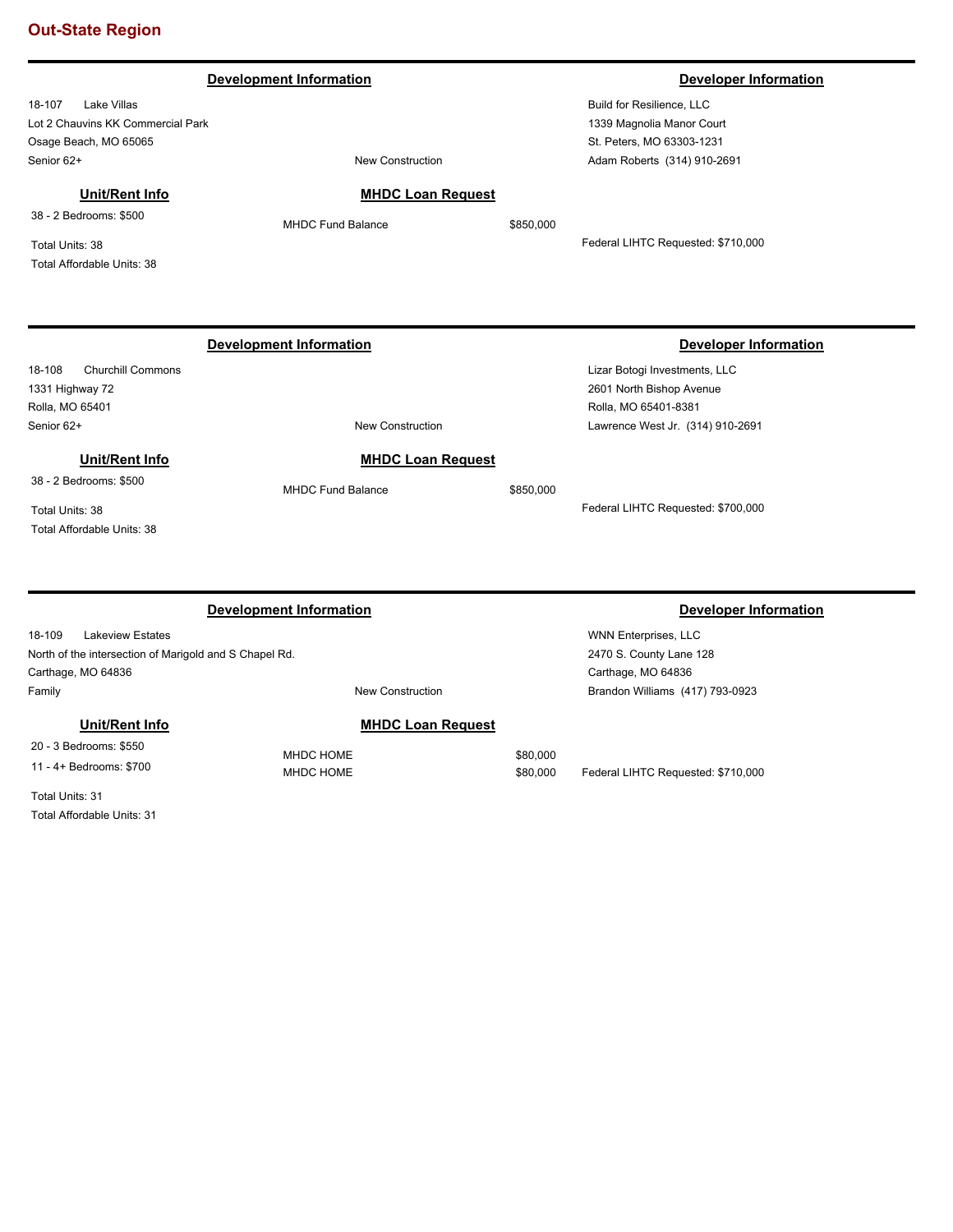# **Development Information Developer Information**

18-111 Warrensburg Family Apartments Lot 6, Hawthorne Warrensburg, MO 64093 Family **Family New Construction** 

# **Unit/Rent Info**

12 - 2 Bedrooms: \$599 16 - 3 Bedrooms: \$725 12 - 4+ Bedrooms: \$800

Total Units: 40 Total Affordable Units: 40

Iceberg Development (under a to-be-formed developer entity) 2205 Kimberly Road Bettendorf, IA 52722 James Bergman (563) 355-0794

# **MHDC Loan Request**

MHDC Fund Balance \$850,000

MHDC HOME \$650,000 Federal LIHTC Requested: \$745,000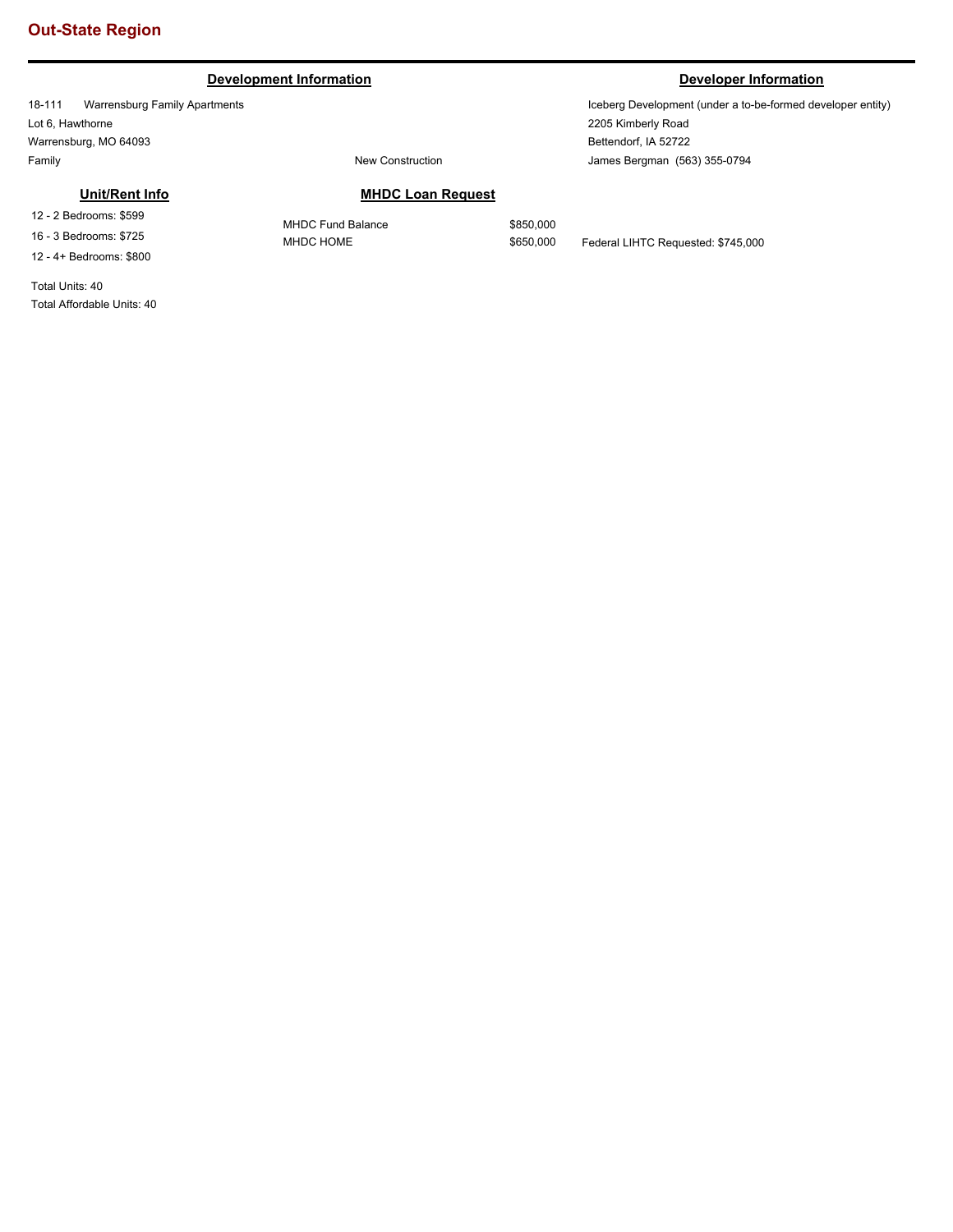18-015 Meadowood Estates SW Corner of TR Hughes Blvd. and Meadowland Estates Ln. O'Fallon, MO 63366 Senior 62+ New Construction

### **MHDC Loan Request**

36 - 1 Bedroom: \$495 - \$595 18 - 2 Bedrooms: \$585 - \$695

**Unit/Rent Info**

Total Units: 54 Total Affordable Units: 54

18-016 The Residences at Jennings Place III Middle River Rd. Jennings, MO 63136 RR Jennings Developer, L.L.C. 1530 South 2nd St. St. Louis, MO 63104-4504 Senior 62+ New Construction **Development Information Developer Information** Tom Bene (314) 341-0900 **MHDC Loan Request** MHDC HOME \$675,000 Federal LIHTC Requested: \$1,190,000 **Unit/Rent Info** 18 - 1 Bedroom: \$450 - \$535 36 - 2 Bedrooms: \$535 - \$630 Total Units: 54 Total Affordable Units: 54

# **Development Information Developer Information**

18-018 Elm Ridge Senior 3746 Dunn Rd. Hazelwood, MO 63042-1204 Senior 55+ New Construction

**Unit/Rent Info**

32 - 2 Bedrooms: \$801

Total Units: 32 Total Affordable Units: 32

Green Street Development Group, LLC 8451 Maryland Avenue Clayton, MO 63105-3646 Phil Hulse (314) 726-2500

Federal LIHTC Requested: \$560,000

### **Development Information Developer Information**

JES Dev Co, Inc. 206 Peach Way Columbia, MO 65203-4905 Will Markel (573) 443-2021

MHDC HOME \$795,000

Federal LIHTC Requested: \$948,885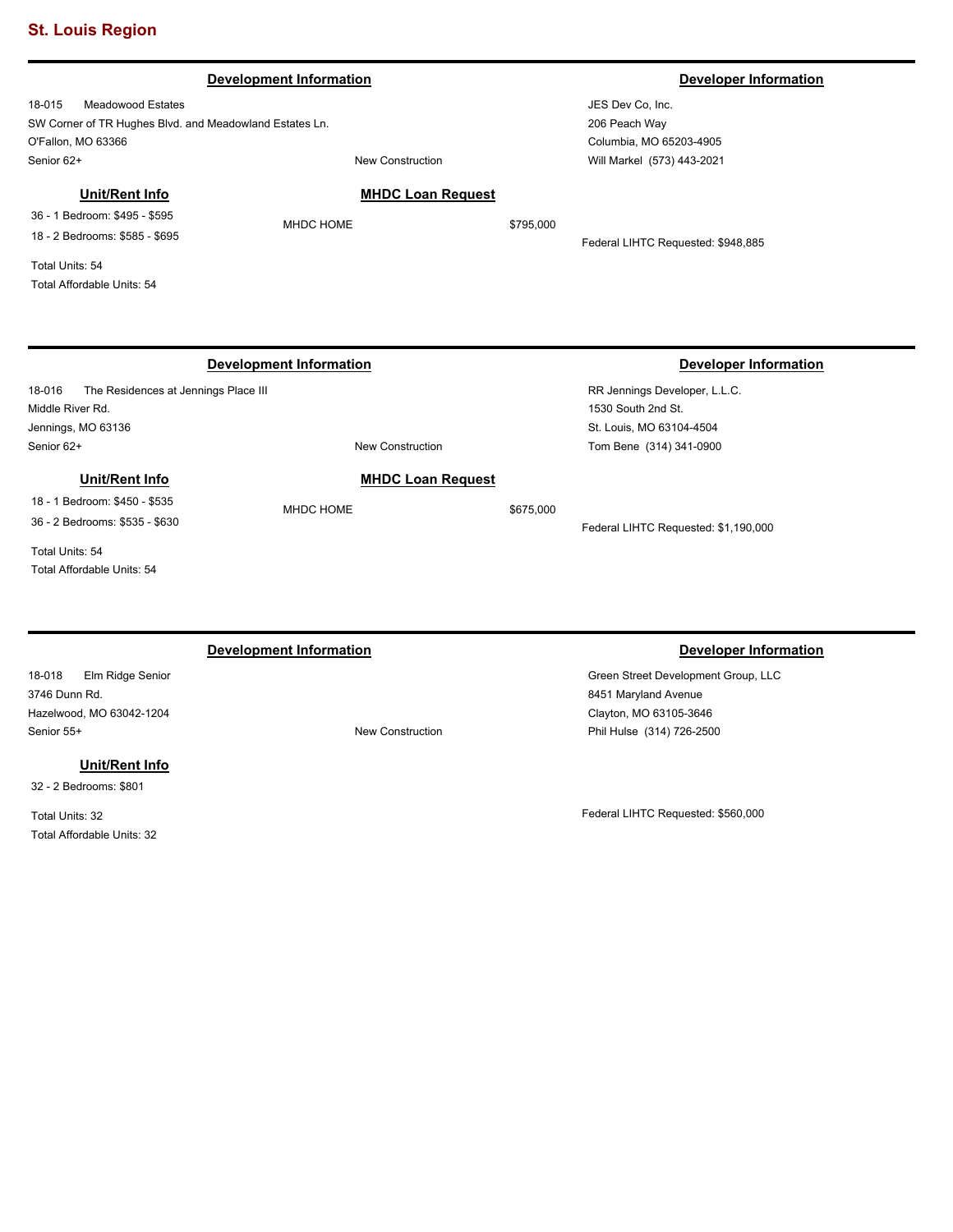### **Development Information Developer Information**

18-021 Riverbend Estates II 1498 High St. Washington, MO 63090-4336 Senior 62+ New Construction

MOCAP Development Company, LLC P.O. Box 104960 Jefferson City, MO 65110-4960 Curt H. Neuenswander (573) 635-2255

## **Unit/Rent Info**

12 - 1 Bedroom: \$425 - \$535 30 - 2 Bedrooms: \$525 - \$620

Total Units: 42 Total Affordable Units: 42

# 18-024 Preservation Square Phase 1 **Development Information Developer Information**

1405 North 16th St. St. Louis, MO 63106 Family **New + Rehab** 

# **Unit/Rent Info**

31 - 1 Bedroom: \$575 - \$770 83 - 2 Bedrooms: \$598 - \$900 17 - 3 Bedrooms: \$762 - \$985

Total Units: 131 Total Affordable Units: 94 Total Market Units: 37

18-027 West Clay Senior Living Phase 2 2800 W Clay Valley Dr. St. Charles, MO 63301-2541 Senior 55+ New Construction

### **Unit/Rent Info**

6 - 1 Bedroom: \$415 - \$495 32 - 2 Bedrooms: \$525 - \$625

Total Units: 38 Total Affordable Units: 38

# **MHDC Loan Request**

**MHDC Loan Request** MHDC HOME \$1,500,000

MHDC HOME \$750,000

Federal LIHTC Requested: \$899,999

McCormack Baron Salazar, Inc. 720 Olive Street, Suite 2500 St. Louis, MO 63101-2313 Michael C. Duffy (314) 621-3400

Federal LIHTC Requested: \$1,375,000

### **Development Information Developer Information Developer Information**

Phoenix Real Estate Services, LLC 2451 Executive Drive, Suite 203 St. Charles, MO 63303-5606 Daniel J. Barnard (314) 503-5060

Federal LIHTC Requested: \$688,000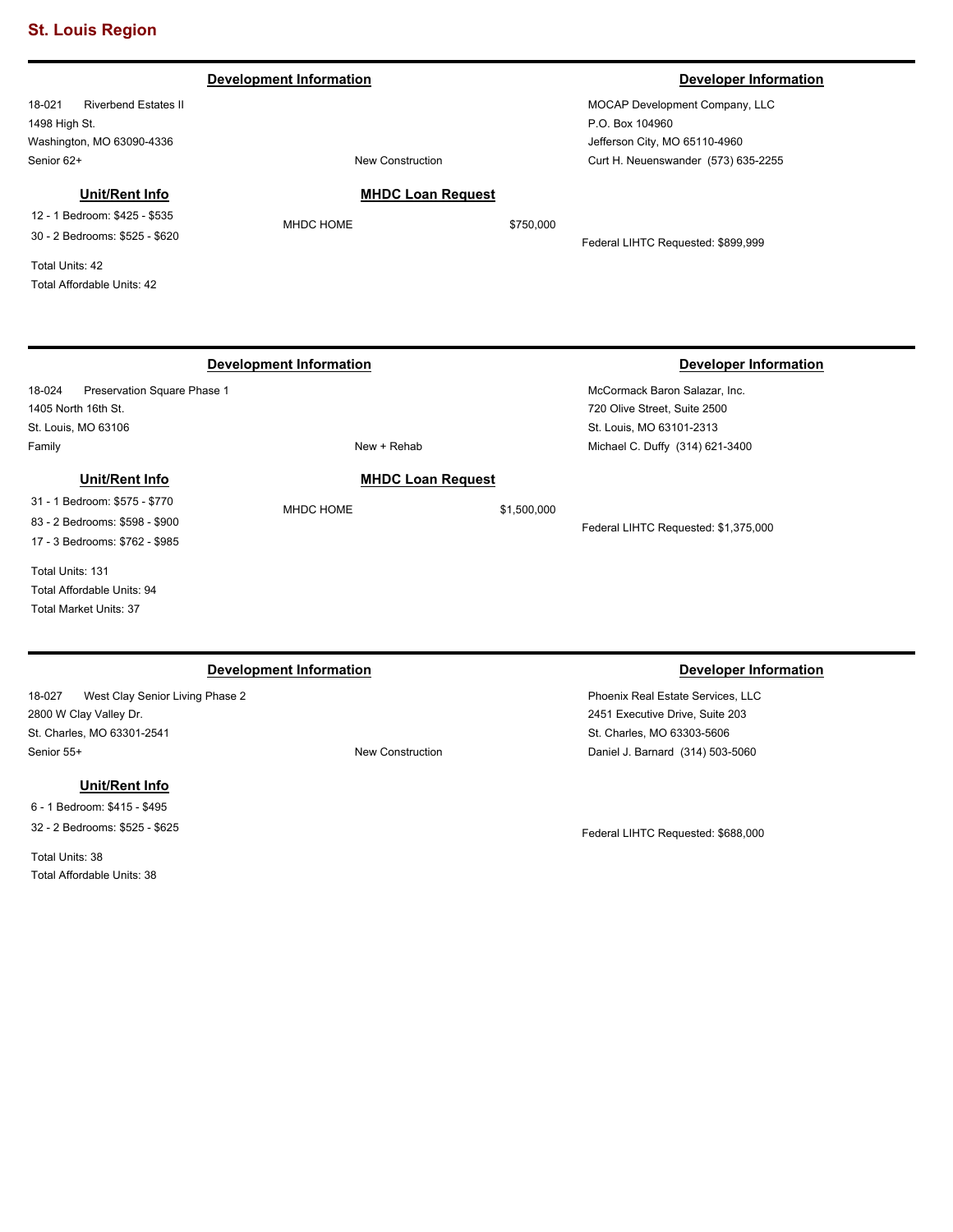### **Development Information Developer Information**

18-052 Diamond Senior Apartments of Festus Brandon Wallace Way near N. Truman Blvd. Festus, MO 63028-1361 Senior 55+ New Construction

### **Unit/Rent Info**

36 - 2 Bedrooms: \$510 - \$600

Total Units: 36 Total Affordable Units: 36

### **MHDC Loan Request**

MHDC Fund Balance \$800,000

MHDC HOME  $$900,000$  Federal LIHTC Requested: \$542,300

18-055 Marquette Homes 4021 California and scattered sites St. Louis, MO 63118 Family **Acquisition/Rehab Acquisition/Rehab** 

# **Unit/Rent Info**

5 - 1 Bedroom: \$465 - \$550 21 - 2 Bedrooms: \$580 - \$685 20 - 3 Bedrooms: \$685 - \$810 4 - 4+ Bedrooms: \$765 - \$900

Total Units: 50 Total Affordable Units: 50

18-056 Fairview Village II 2100 Switzer Ave. St. Louis, MO 63136 Senior 62+ Rehabilitation

### **Unit/Rent Info**

3 - Studio: \$465 - \$515 28 - 1 Bedroom: \$530 - \$550 3 - 2 Bedrooms: \$585 - \$665

Total Units: 34 Total Affordable Units: 34

# **Development Information Developer Information**

Marquette Homes Developer LLC 1627 Washington Avenue St. Louis, MO 63103-1830 Stephen Acree (314) 333-7002

Federal LIHTC Requested: \$734,000

# **Development Information Developer Information Developer Information**

Rise Community Development 1627 Washington Avenue Saint Louis, MO 63103-1830 Stephen Acree (314) 333-7005

Federal LIHTC Requested: \$808,000

3 Diamond Development, LLC

6677 N. Lincoln Ave., Suite 400 Lincolnwood, IL 60712-3619 Ben Porush (847) 677-7206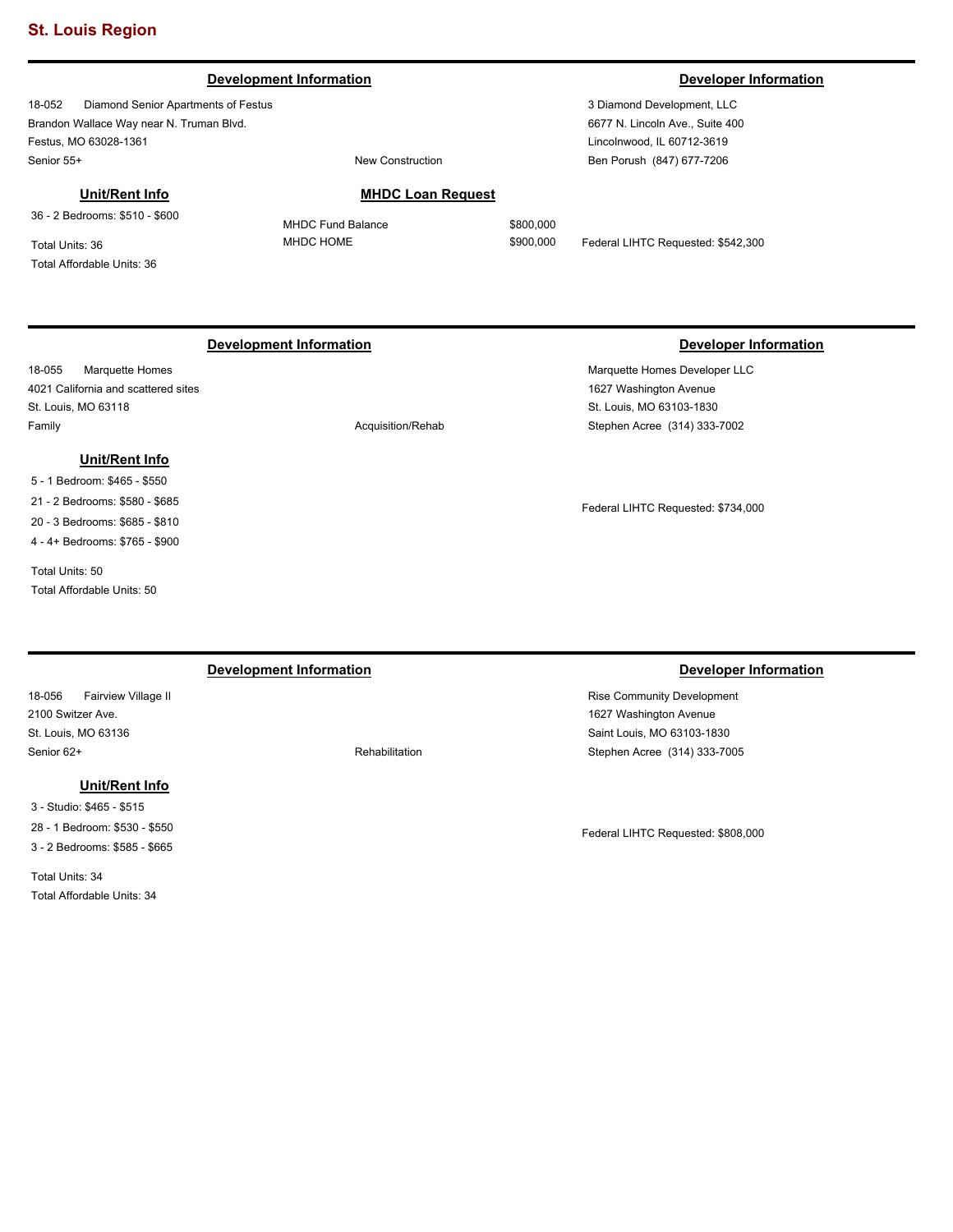# **Development Information Developer Information**

18-057 Hancock Place Senior Living 9800 S Broadway St. Louis, MO 63125 Senior 62+ New Construction

### **Unit/Rent Info**

46 - 1 Bedroom: \$550 4 - 2 Bedrooms: \$650

Total Units: 50 Total Affordable Units: 50

18-058 The Bluffs at Charles Park 1610 S Florissant Rd. St. Louis, MO 63121-1130 Senior 55+ New Construction

**Unit/Rent Info**

8 - 1 Bedroom: \$595

37 - 2 Bedrooms: \$650

Total Units: 45 Total Affordable Units: 45

**Development Information Developer Information** 

18-059 Crossroads Senior Living at Bevo Mill 4914 Gravois Ave. St. Louis, MO 63116 Senior 62+ New Construction

25 - 1 Bedroom: \$575 - \$650 25 - 2 Bedrooms: \$695 - \$795

**Unit/Rent Info**

Total Units: 50 Total Affordable Units: 50 MHDC Fund Balance \$750,000 MHDC HOME \$1,900,000

**MHDC Loan Request**

Hancock Place Developer, L.L.C. (to be formed) 1627 Washington Avenue St. Louis, MO 03-1830 Stephen Acree (314) 333-7001

Federal LIHTC Requested: \$1,025,000

# **Development Information Developer Information**

Tower Grove Neighborhoods Community Development Corporation

Tim Person & Associates, LLC 6125 South Grand St. Louis, MO 63111-2317 Tim Person (314) 832-3580

MHDC Fund Balance \$600,000 MHDC HOME  $$435,000$  Federal LIHTC Requested: \$941,500

Federal LIHTC Requested: \$992,500

2337 South Kingshighway Avenue

Janice Drake (314) 865-5530

Saint Louis, MO 63110

MHDC HOME \$500,000

**MHDC Loan Request**

**MHDC Loan Request**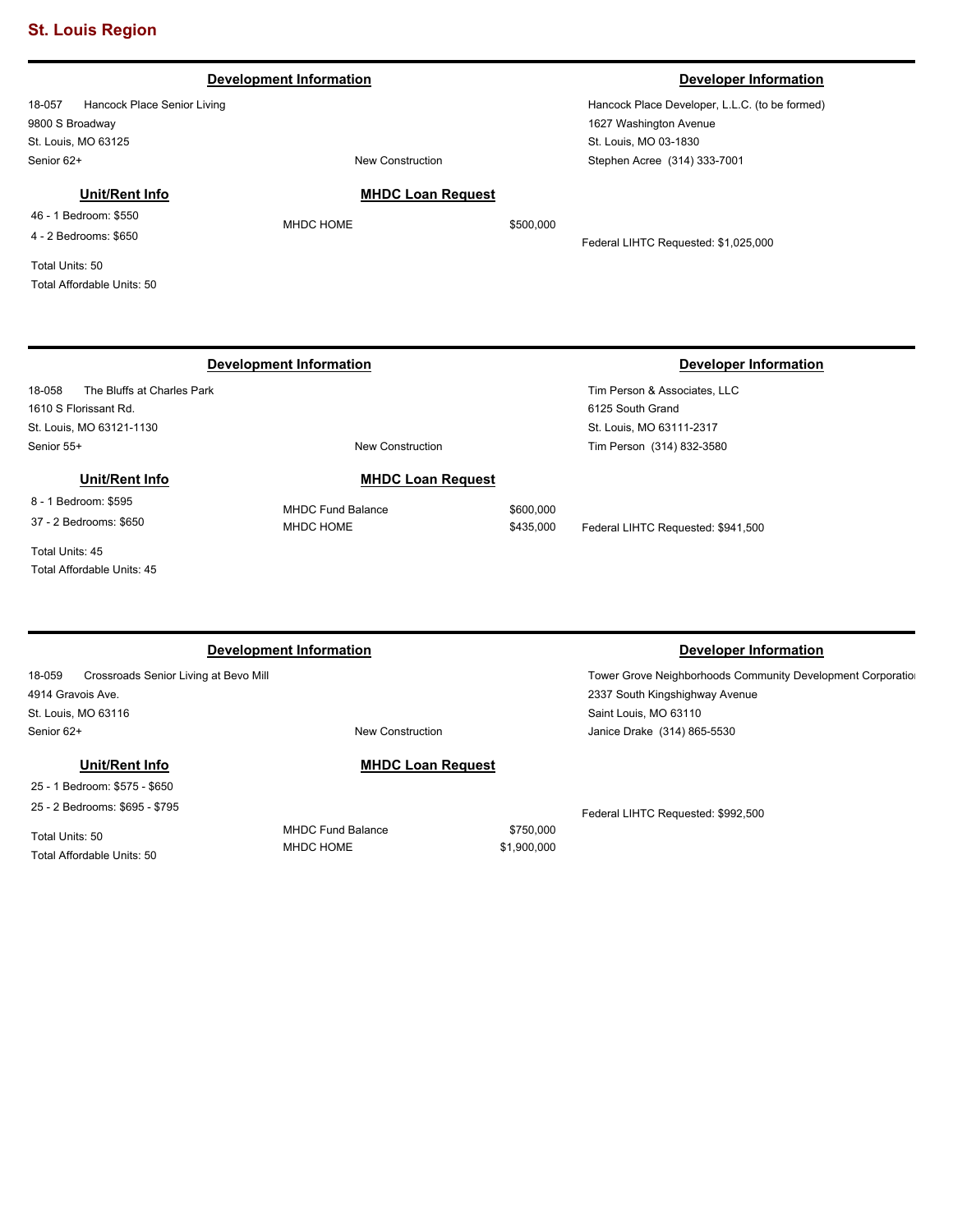|                                                                                                                       | <b>Development Information</b> |           | <b>Developer Information</b>       |
|-----------------------------------------------------------------------------------------------------------------------|--------------------------------|-----------|------------------------------------|
| Affordable Homes of Berkeley<br>18-060                                                                                |                                |           | Rubicon Corporation                |
| Scattered sites                                                                                                       |                                |           | 2174 Englewood Terrace             |
| Berkeley, MO 63134                                                                                                    |                                |           | Chesterfield, MO 63017             |
| Family                                                                                                                | <b>New Construction</b>        |           | Jerry Meyer (314) 315-6443         |
| Unit/Rent Info                                                                                                        | <b>MHDC Loan Request</b>       |           |                                    |
| 30 - 3 Bedrooms: \$650                                                                                                | <b>MHDC Fund Balance</b>       | \$690,000 |                                    |
| Total Units: 30                                                                                                       |                                |           | Federal LIHTC Requested: \$680,000 |
| Total Affordable Units: 30                                                                                            |                                |           |                                    |
|                                                                                                                       |                                |           |                                    |
|                                                                                                                       |                                |           |                                    |
|                                                                                                                       | <b>Development Information</b> |           | <b>Developer Information</b>       |
| <b>Grand Oaks Preservation</b><br>18-062                                                                              |                                |           | Gateway Housing First, Inc.        |
| 3716 Garfield and scattered sites                                                                                     |                                |           | 1425 S. 18th Street                |
| St. Louis, MO 63113-3627                                                                                              |                                |           | St. Louis, MO 63104-2501           |
| Family                                                                                                                | Acquisition/Rehab              |           | Cynthia Duffe (314) 571-7660       |
| Unit/Rent Info                                                                                                        | <b>MHDC Loan Request</b>       |           |                                    |
|                                                                                                                       |                                |           |                                    |
|                                                                                                                       | MHDC HOME                      |           |                                    |
|                                                                                                                       |                                | \$520,000 | Federal LIHTC Requested: \$333,566 |
|                                                                                                                       |                                |           |                                    |
| 14 - 2 Bedrooms: \$403 - \$562<br>16 - 3 Bedrooms: \$528 - \$742<br>9 - 4+ Bedrooms: \$514 - \$944<br>Total Units: 39 |                                |           |                                    |

18-074 Reserve at Spencer SW corner of Spencer Rd. and Executive Centre Pkwy. St. Peters, MO 00000 Senior 55+ New Construction

**Unit/Rent Info** 38 - 1 Bedroom: \$573 - \$850 12 - 2 Bedrooms: \$658 - \$950

Total Units: 50 Total Affordable Units: 40 Total Market Units: 10

**MHDC Loan Request**

MHDC HOME  $$1,500,000$  Federal LIHTC Requested: \$645,000

TWG Development, LLC 333 N Pennsylvania St, Ste 100 Indianapolis, IN 46204-3360

Louis A Knoble (317) 559-7009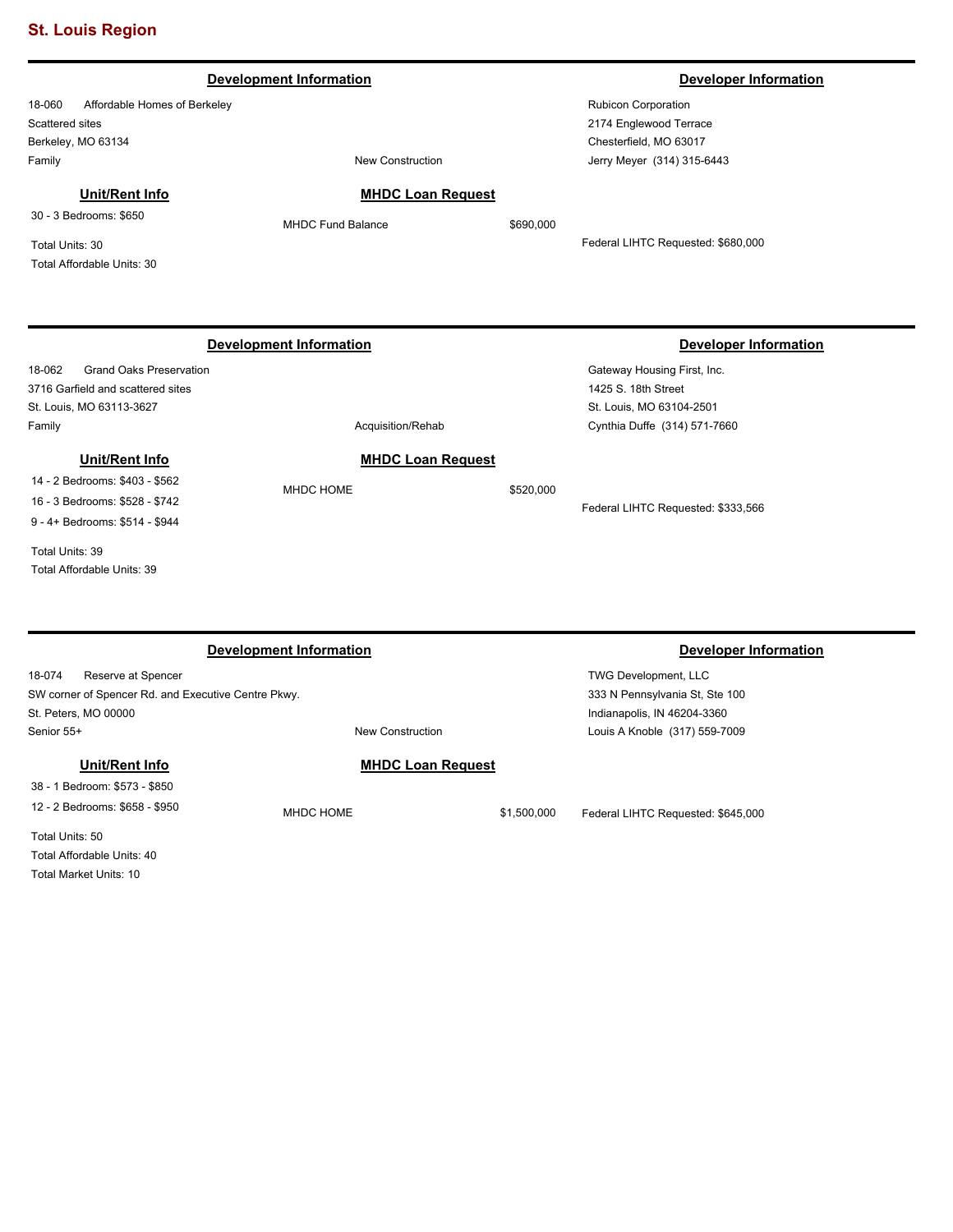| <b>Development Information</b>                                                      |                                |             | <b>Developer Information</b>                                                                                                             |  |
|-------------------------------------------------------------------------------------|--------------------------------|-------------|------------------------------------------------------------------------------------------------------------------------------------------|--|
| 18-080<br>STAR Residences, Phase II                                                 |                                |             | <b>LMAC Holdings, LLC</b>                                                                                                                |  |
| 6327 Lalite Ave.                                                                    |                                |             | 6350 Garesche Avenue                                                                                                                     |  |
| St. Louis, MO 63136-4726                                                            |                                |             | St. Louis, MO 63136-3446                                                                                                                 |  |
| Senior 55+                                                                          | <b>New Construction</b>        |             | Lewis McKinney (314) 383-1577                                                                                                            |  |
| Unit/Rent Info                                                                      | <b>MHDC Loan Request</b>       |             |                                                                                                                                          |  |
| 30 - 2 Bedrooms: \$615                                                              | <b>MHDC Fund Balance</b>       | \$1,200,000 |                                                                                                                                          |  |
| Total Units: 30<br>Total Affordable Units: 30                                       |                                |             | Federal LIHTC Requested: \$510,000                                                                                                       |  |
| Ferguson Senior Living<br>18-082<br>800 Block of S Florissant<br>Ferguson, MO 63135 | <b>Development Information</b> |             | <b>Developer Information</b><br>Gardner Capital Development II, Inc.<br>4803 S. National Avenue, Suite 200<br>Springfield, MO 65810-0000 |  |
| Senior 62+                                                                          | <b>New Construction</b>        |             | Martin moore (314) 561-5900                                                                                                              |  |
| Unit/Rent Info                                                                      | <b>MHDC Loan Request</b>       |             |                                                                                                                                          |  |
| 43 - 1 Bedroom: \$734 - \$900<br>7 - 2 Bedrooms: \$734 - \$1,065                    | <b>MHDC Fund Balance</b>       | \$2,288,167 | Federal LIHTC Requested: \$875,553                                                                                                       |  |
| Total Units: 50<br>Total Affordable Units: 42<br>Total Market Units: 8              |                                |             |                                                                                                                                          |  |
|                                                                                     | <b>Development Information</b> |             | <b>Developer Information</b>                                                                                                             |  |

18-083 Bellefontaine Villas 10700 Bellefontaine Rd. St. Louis, MO 63137-2314 Senior 55+ New Construction

**Unit/Rent Info**

41 - 2 Bedrooms: \$625

Total Units: 41 Total Affordable Units: 41

# **MHDC Loan Request**

MHDC Fund Balance \$1,200,000 MHDC HOME \$600,000 Federal LIHTC Requested: \$683,500

Housing Plus, LLC 1525 E. Republic Road, Suite B100 Springfield, MO 65804-6583 Becky Selle (417) 887-6682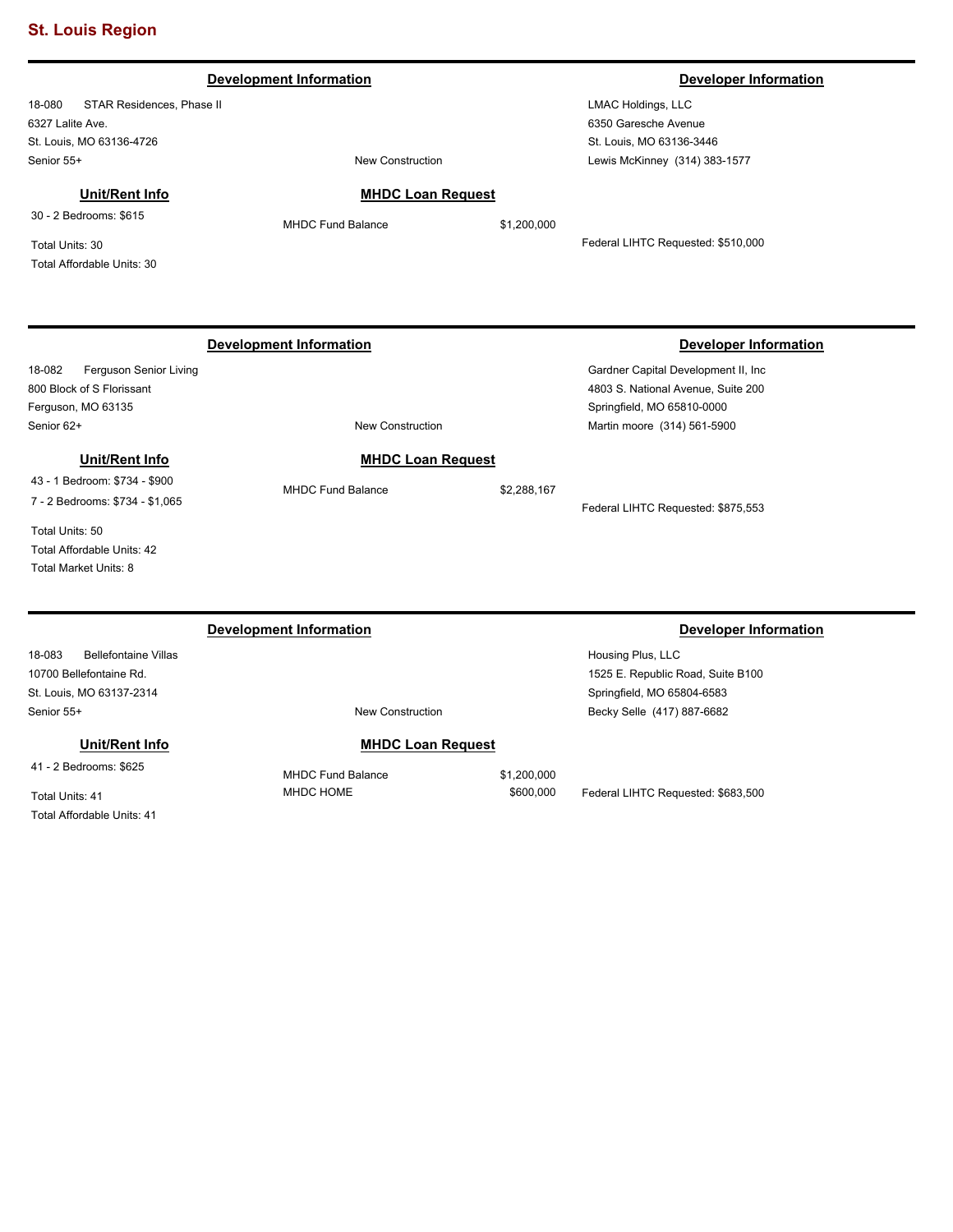### 18-097 Cottages on Gravois 8363 Gravois Rd. and a part of 8430 Gravois Rd. St. Louis, MO 63123 Herman & Kittle Properties, Inc 500 East 96th Street, Suite 300 Indianapolis, IN 46240-3778 Senior 55+ New Construction **Development Information Developer Information** Jeffrey L. Kittle (317) 846-3111 **MHDC Loan Request** MHDC Fund Balance \$2,280,000 MHDC TCAP \$150,000 Federal LIHTC Requested: \$1,050,000 **Unit/Rent Info** 38 - 1 Bedroom: \$552 - \$692 16 - 2 Bedrooms: \$659 - \$1,000 Total Units: 54 Total Affordable Units: 50 Total Market Units: 4 **Development Information Developer Information**

**MHDC Loan Request** MHDC Fund Balance \$1,674,520

# 18-098 Sylvan Springs Senior Apartments 2845 Telegraph Rd. St. Louis, MO 63125 Senior 62+ New Construction

# **Unit/Rent Info**

40 - 1 Bedroom: \$525 - \$620 10 - 2 Bedrooms: \$610 - \$720

Total Units: 50 Total Affordable Units: 50

# **Development Information Developer Information**

18-102 Crown Center Phase 1 8350 Decrest Dr. St. Louis, MO 63124 Senior 62+ New Construction

# **Unit/Rent Info**

42 - 1 Bedroom: \$838 - \$1,250 10 - 2 Bedrooms: \$1,006 - \$1,300

Total Units: 52 Total Affordable Units: 47 Total Market Units: 5

Sylvan Springs Developer, LLC (to be formed)

1710 Fenpark, Suite #4 St Louis, MO 63026

F. Aaron Burnett (314) 304-2440

Federal LIHTC Requested: \$826,500

Council Apartments, Inc 8350 Delcrest Drive St. Louis, MO 63124 Keith Cohen (314) 991-2055

Federal LIHTC Requested: \$890,000